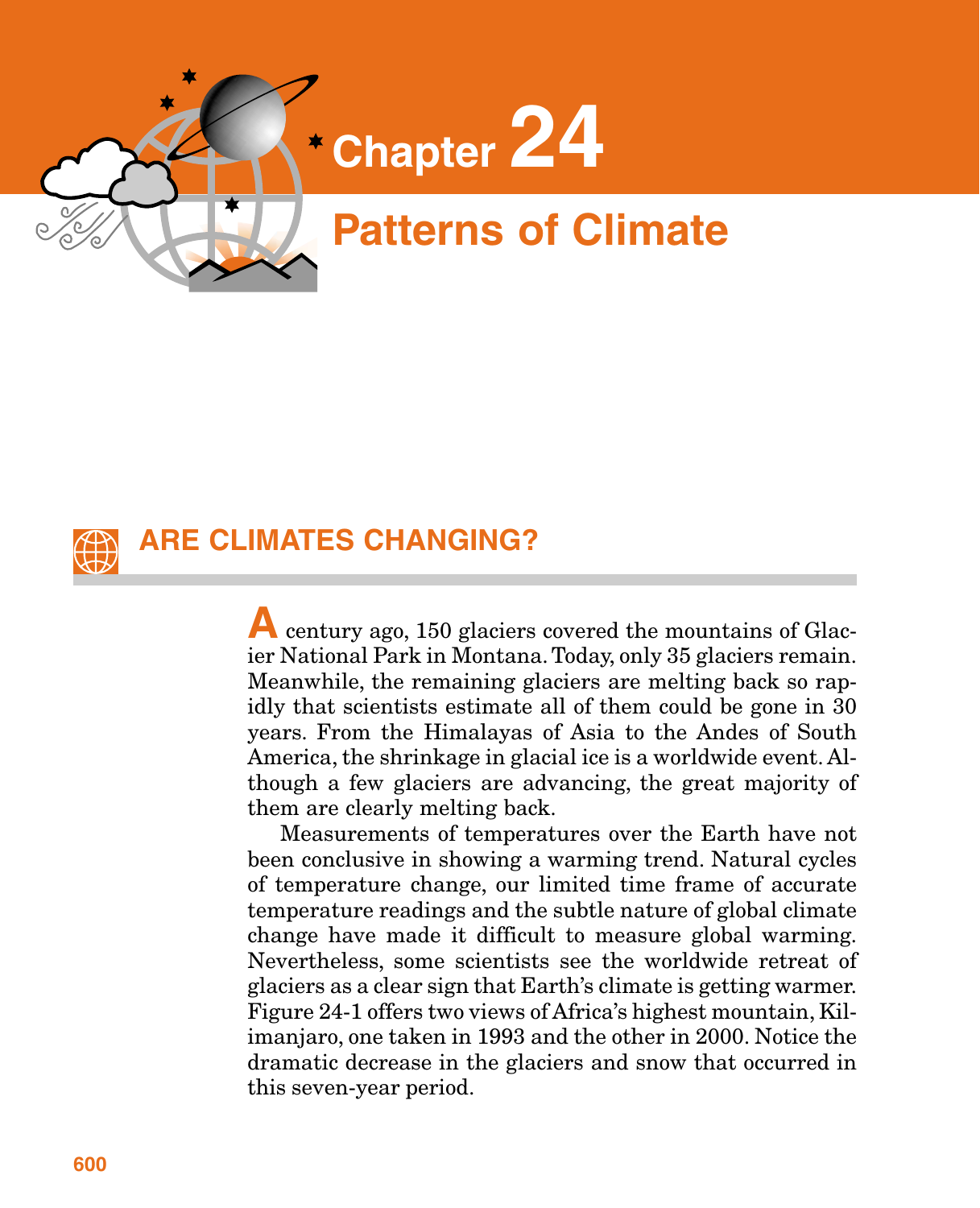

**Figure 24-1** Photographs of Mt. Kilimanjaro taken in 1993 (left) and in 2000 (right). The snow and ice cover of Africa's tallest mountain decreased dramatically in the seven years between these images. Many scientists see this, and the worldwide recession of glaciers, as an indication of global warming.

In addition to indicating climatic change, glaciers also hold a record of past climates. The ice in glaciers can be thousands of years old. From the thickness of annual layers and the crystal structure of the ice, scientists can infer conditions of precipitation and temperature that occurred in the distant past. Glacial ice also preserves samples of the atmosphere trapped in the snow before it was buried within glaciers. Like layers of rock, glaciers preserve a record of prehistoric Earth that scientists can use to unravel the past.



**W**e usually think of the weather at a particular place and time, or perhaps over a period of hours or days. **Climate** is the average conditions of weather based upon measurements made over many years. Temperature and precipitation are the primary elements of climate, although humidity, winds, and the frequency of storms are also important aspects of climate. The normal seasonal changes in these factors are a part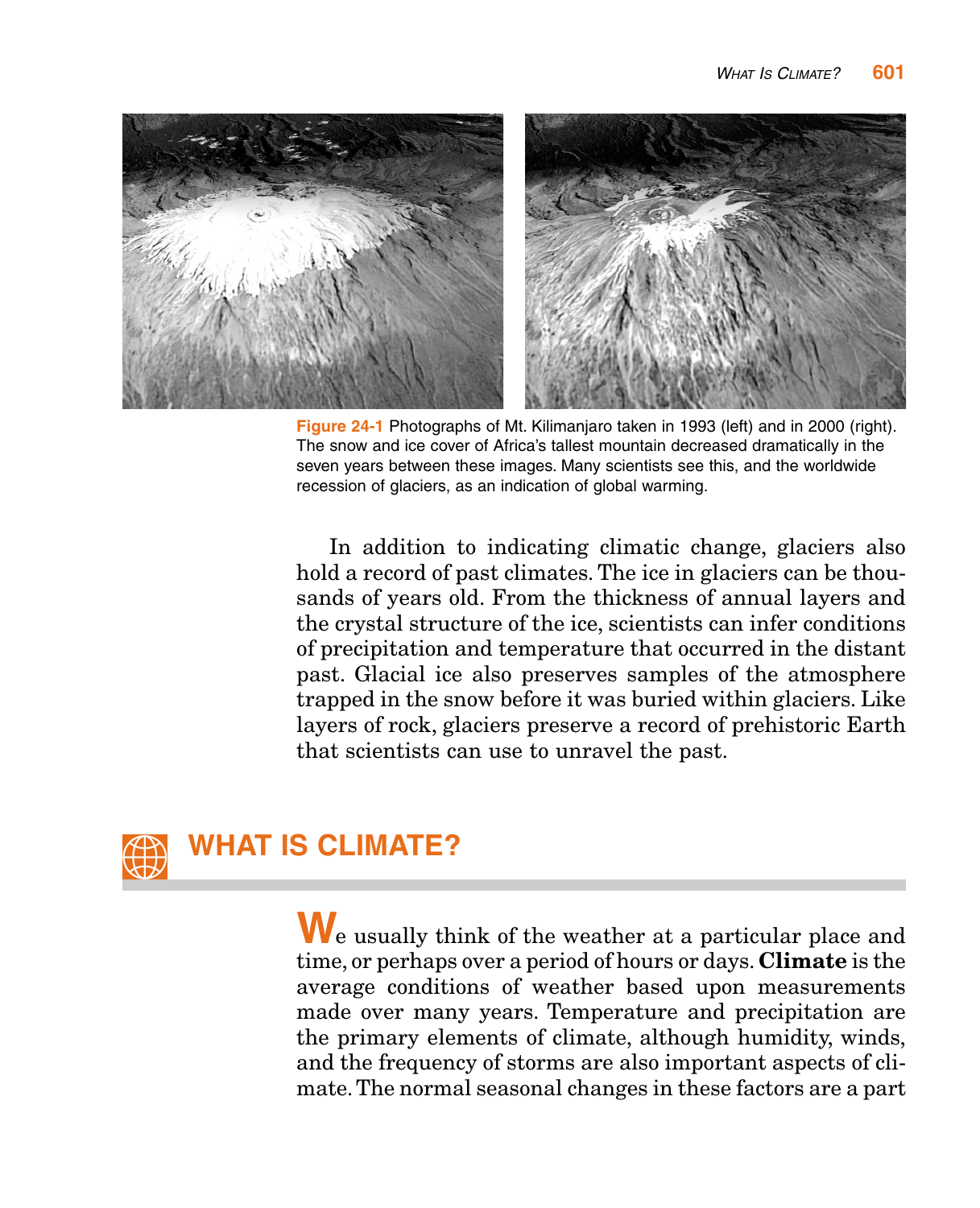

**Figure 24-2** Vegetation is an indicator of climate. These desert plants indicate that the local climate is usually dry with hot summers.

of climate as well. Scientists' understanding of the climate of an area is based primarily on historical records. The more observations that are available and the longer the period during which they have been kept, the more accurately scientists can describe the climate.

Climates can be classified according to temperature, such as tropical climates, which are usually warm; **temperate climates**, which include large seasonal changes; and polar climates, which are usually cold. Humidity and precipitation are often grouped when describing a humid climate or **arid** (dry) **climate**.

Vegetation is sensitive to climatic conditions. The plants found in an area are an indication of the climate, as you can see in Figure 24-2. If you travel through places where the natural vegetation changes you are probably observing the effects of changes in climate. Rain forests, deserts, grasslands, and tundra are terms that describe both vegetation and climate. Figure 24-3 includes two maps of North America. The first map shows zones of similar climate. The second map shows zones of similar vegetation. Notice how closely the zones of climate and vegetation match.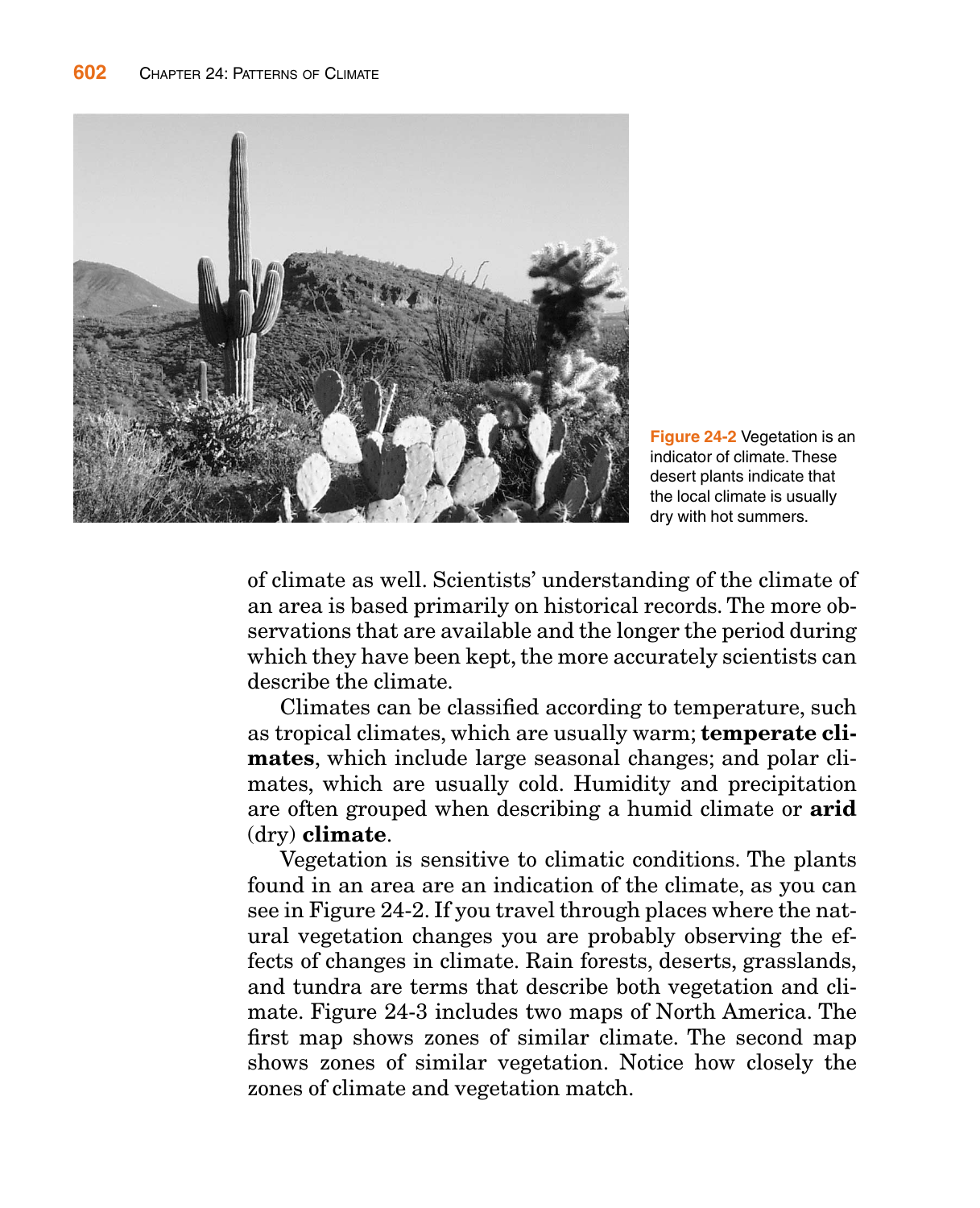

(b) Vegetation Zones

**Figure 24-3** The similarity between the boundaries of the North American zones of climate and vegetation illustrates how the climate of a region determines its natural plant community.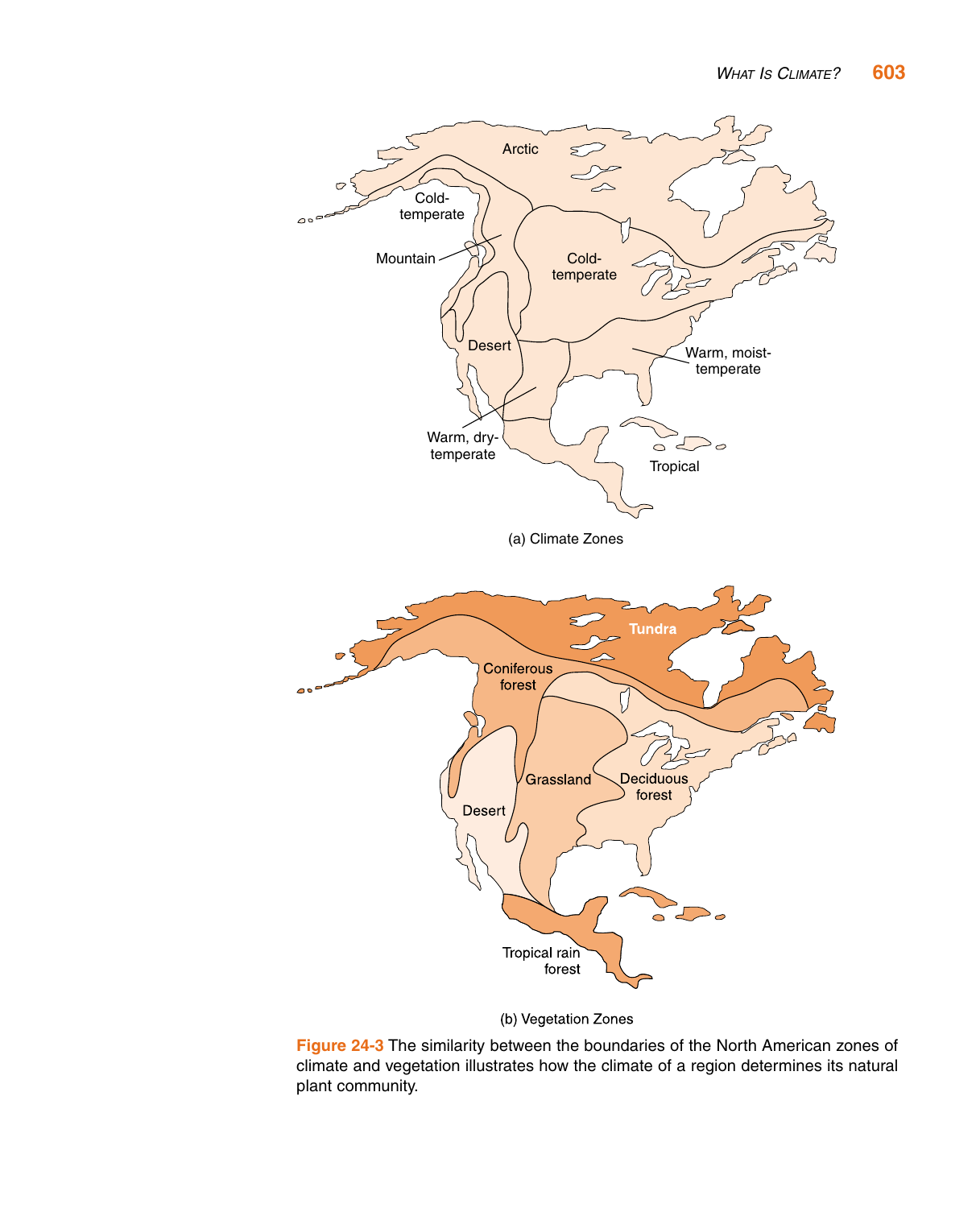# **HOW DOES LATITUDE AFFECT CLIMATE?**

**V**ariation in the intensity of insolation (sunlight) is the major cause of temperature differences over Earth's surface. In the tropics, where the noon sun is always high in the sky, solar energy is strongest. At the poles, where the sun is never high in the sky, solar energy is weakest.



**TROPICS** The tropics are sometimes called the latitudes of seasonless climate. Although the noon sun is a little higher in the sky in some parts of the year than in others, the change is small. The seasonal change in the length of daylight is also very small—in fact, hardly noticeable at all. Therefore the strength of solar energy changes very little throughout the year. Except for mountain locations, the weather is always warm.

The tropics extend from the Tropic of Cancer 23.5° north of the equator to the Tropic of Capricorn 23.5° south of the equator. Here sunlight passes through the minimum thickness of Earth's atmosphere; so relatively little heat energy is lost within the atmosphere.

**MID-LATITUDE** Locations such as New York State have seasonal climates due to the annual cycle of changes in insolation.These are called temperate climates because the average temperature is neither hot nor cold. The largest seasonal changes actually occur in the mid-latitudes. The seasons in the Northern Hemisphere are the reverse of those in the Southern Hemisphere. When it is summer in the Northern Hemisphere, it is winter in the Southern Hemisphere.

**POLAR REGIONS** The polar regions are generally cool throughout the year, but they do experience seasonal changes. In the winter, the days are very short and the sun, if it is visible, is always low in the sky. Insolation is extremely weak and tem-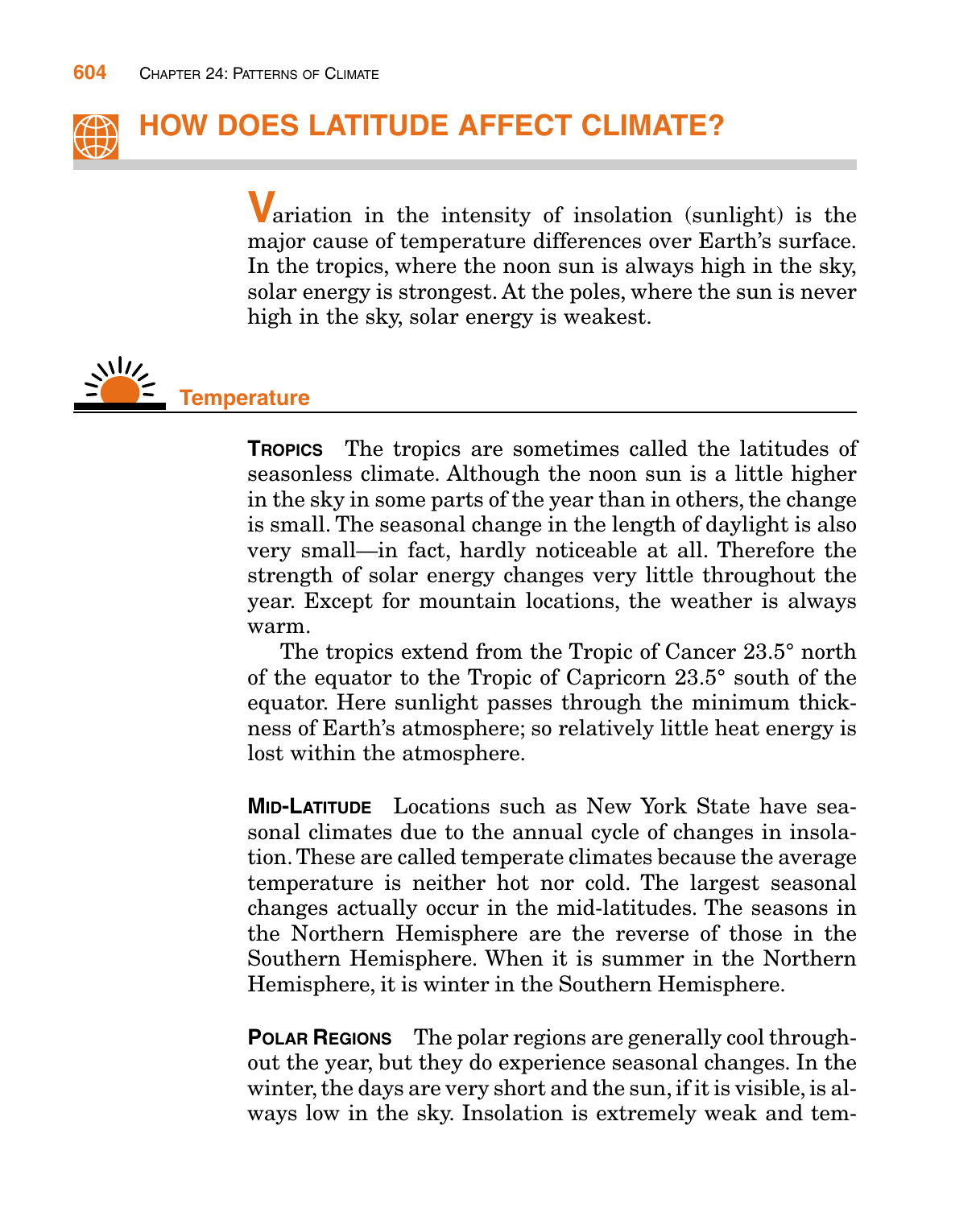

**Figure 24-4** The annual cycle of insolation is the primary cause of seasonal temperature changes in climate and the global climate zones.

peratures may stay below freezing for months at a time. Even the summer sun is not very high in the sky, but daylight in the summer is very long. Because there is a large difference in the strength of insolation between winter and summer, polar locations are significantly warmer in the summer than they are in the winter. Figure 24-4 shows these world climate zones.



Latitude also affects patterns of precipitation. These patterns are a result of Earth's rotation acting on terrestrial winds. You learned earlier that instead of one big convection cell in each hemisphere, the Coriolis effect forms three convection cells in each hemisphere.

The three convection cells are shown on the Planetary Wind and Moisture Belts diagram in the *Earth Science Reference Tables*. Figure 24-5 on page 606 is a representation of part of that diagram.The left side of the diagram is a profile of Earth showing convection cells in the Northern Hemisphere. The diagram on the right shows Earth's surface as flat, the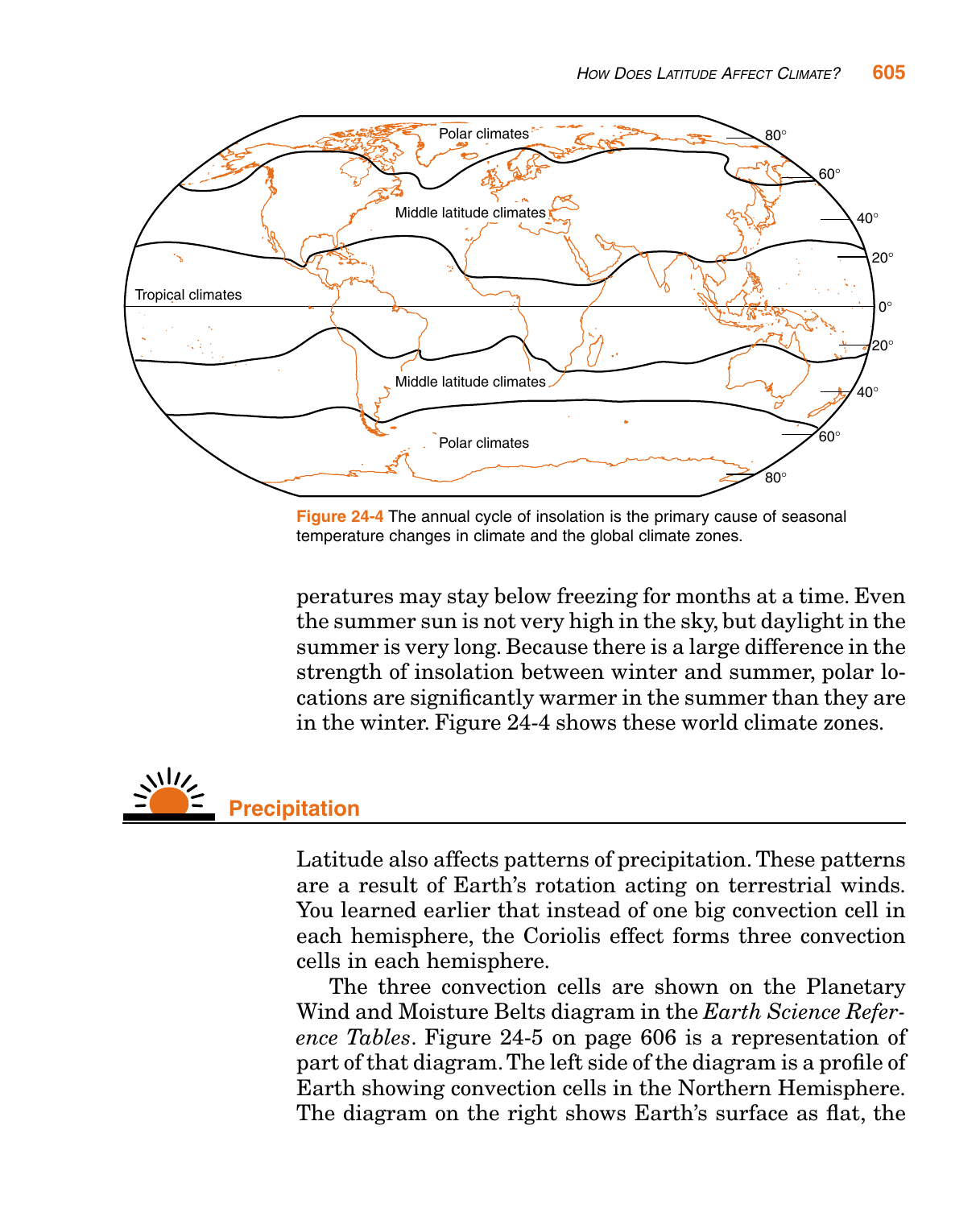

way it looks as you stand on it. Along the equator and at about 60°N latitude, air rises, forming low-pressure regions that circle Earth. The rising air causes cloud formation and generous precipitation at these latitudes. However, at a latitude of 30°N and at the North Pole (90°N) are regions of high pressure where sinking air warms and gets drier as it is compressed by atmospheric pressure. These latitudes have relatively little precipitation. The 90° segment shown in Figure 24-5 is one of four similar profiles that circle Earth.

The rotation of Earth and the position of the continents break convection in the Northern Hemisphere into three cells. Rising air near the equator and at about 60°N results in two low-pressure regions of plentiful precipitation that circle Earth. Sinking air at about 30°N and near the North Pole results in high-pressure zones dominated by low relative humidity and little precipitation. Six similar profile sections circle Earth, three in the Northern Hemisphere and three in the Southern Hemisphere.

These high- and low-pressure belts are not stationary. Seasonal changes cause them to shift toward the equator in the winter and toward the poles in the summer. Furthermore, the wandering jet streams move these regions of high- and lowpressure and interrupt them with the passage of storm systems. Other geographic features you will soon read about also influence patterns of precipitation. If you look at the location of the world's rain forests and deserts you will see that they generally occur in the latitude zones indicated in Figure 24-4.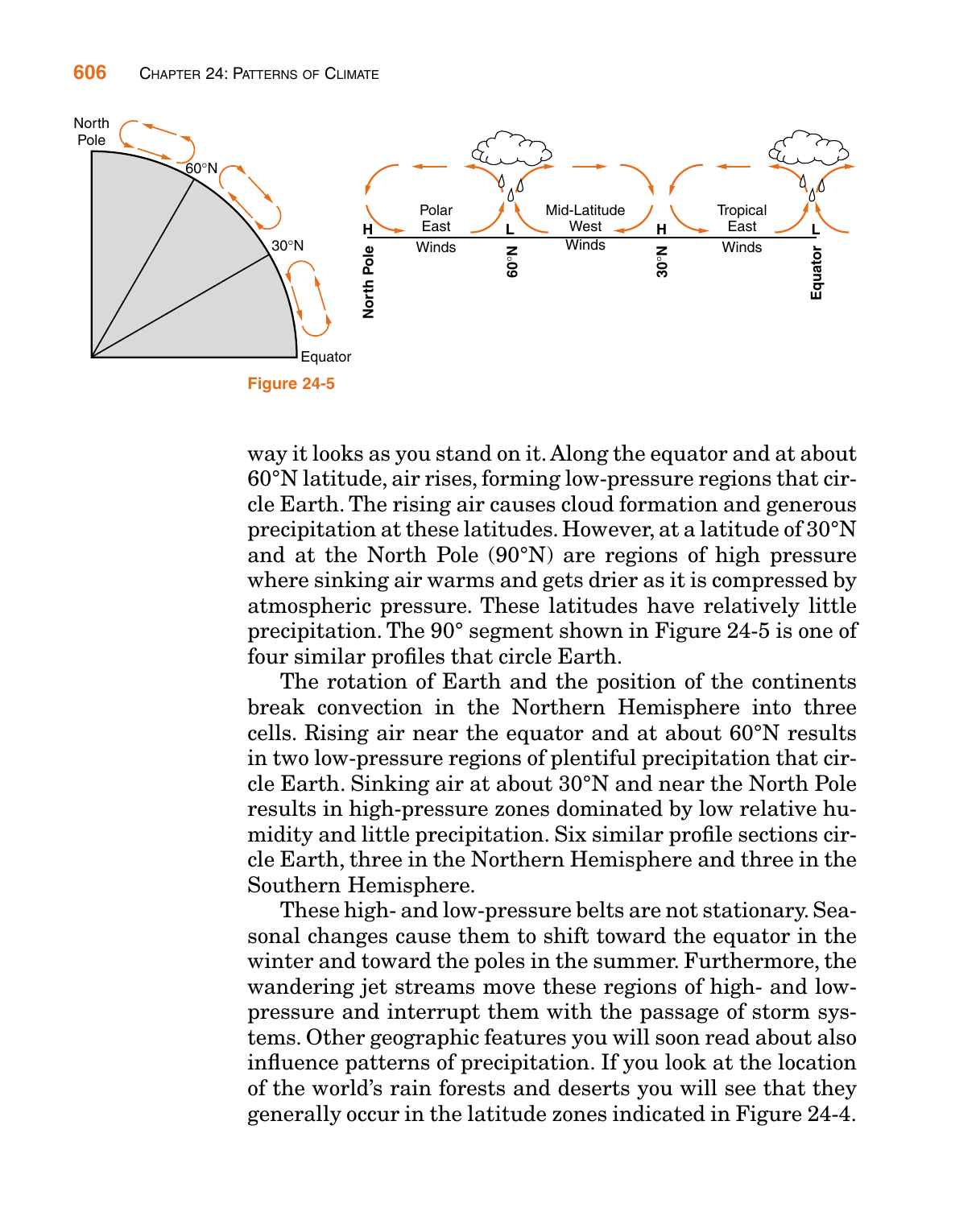## **ACTIVITY 24-1 LOCATING DESERTS AND RAIN FORESTS**

On an outline map of the world's continents draw east-west lines at the equator, 30° north and south of the equator, and 60° north and south of the equator. On the same map label the major desert regions and rain forests of the world.

Do these features occur where you would expect them according to Figure 24-4 and the *Earth Science Reference Tables?*

## **WHAT OTHER GEOGRAPHIC FACTORS AFFECT CLIMATE?**

atitude plays a major role in determining the climate of an area. However, other factors, such as elevation, nearness of large bodies of water, winds, and ocean currents also affect climate.



Elevation is indirectly related to the average temperature of a location. Recall that air expands as it rises within the atmosphere. As rising air expands, it becomes cooler. Perhaps you have noticed that high mountains are often snow covered, even in the summer, as shown in Figure 24-6 on page 608. Mount Kilimanjaro in Africa and Cotopaxi in South America are near the equator. However, both mountains have permanent snow cover near their summit. Nearby locations at lower elevation have a tropical climate where it never snows. Rising air cools at a rate of about  $1^{\circ}$ C per 100 meters (4°F per 1000 feet).

People who live in the low desert of Arizona often seek relief from the summer heat by traveling to nearby mountain locations. Within the state, travel north or south has little effect on temperatures. However, the large changes in elevation in that part of the country have major climatic consequences.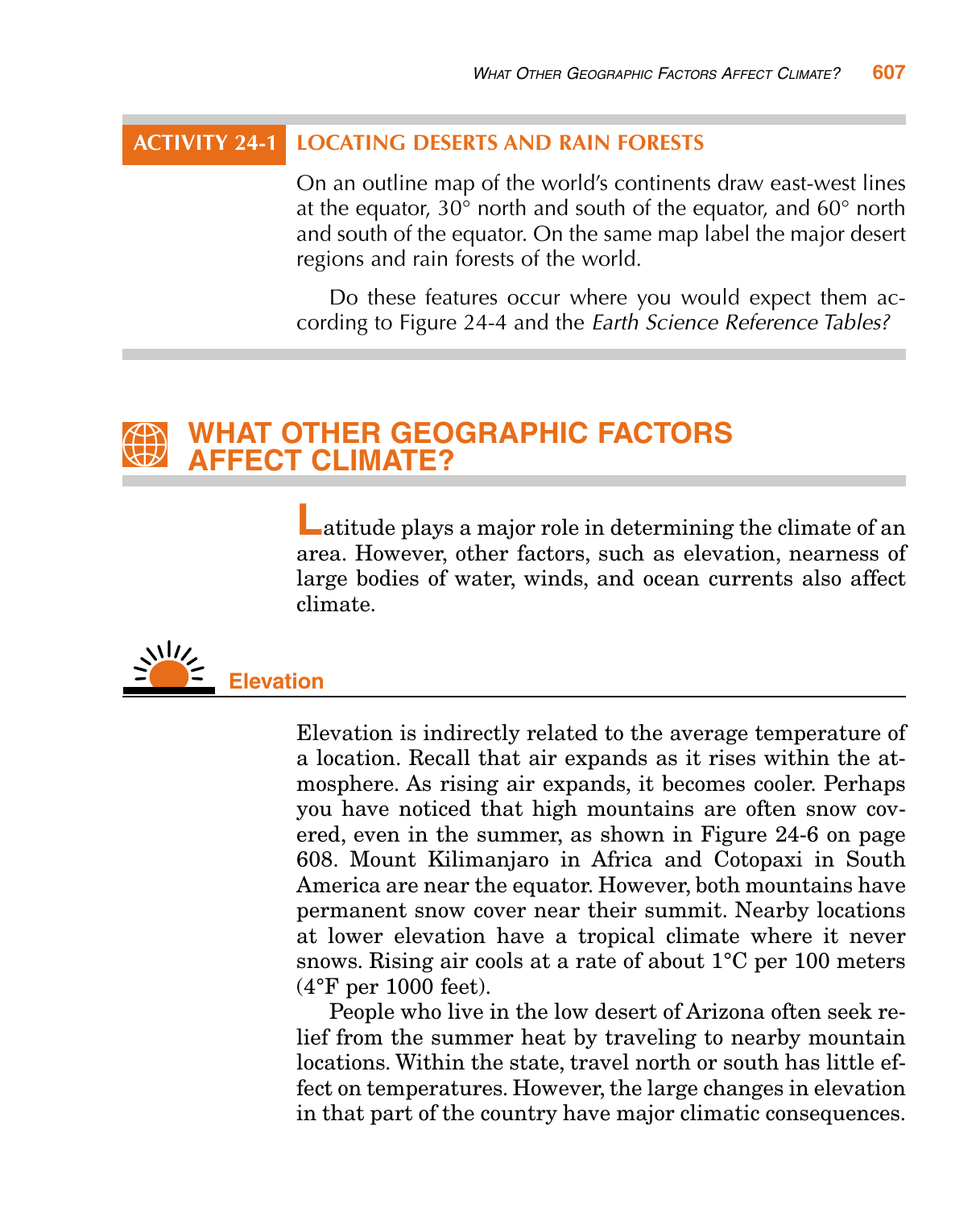

**Figure 24-6** Due to differences in elevation, high mountains are often covered with snow while nearby lowlands are warmer and free of snow.



Mountain ranges affect patterns of precipitation and temperature. For example, moist winds off the Pacific Ocean cross California and rise into the Sierra Nevada Mountains. Rising into the mountains, the air expands and cools below its dew point. Cloud formation and precipitation create a cool climate with abundant precipitation on the western side of the Sierra Nevada Mountains. When the winds descend on the opposite side of the mountains, the air is compressed by increasing barometric pressure and becomes warmer. As the descending air becomes warmer without picking up moisture, the relative humidity decreases.

The climate on the eastern side of the Sierra Nevada Mountains is very different from that on the western side. Rain forests that exist on the Pacific, or windward, side of the western mountains contrast sharply with inland deserts. Seattle and the coast of northern California have a temperate, moist climate. Inland cities such as Spokane, Las Vegas, and Phoenix are located in the desert climate zone. Climate on the downwind, or leeward, side of mountains is sometimes called a "rain shadow" climate because the mountain barriers rob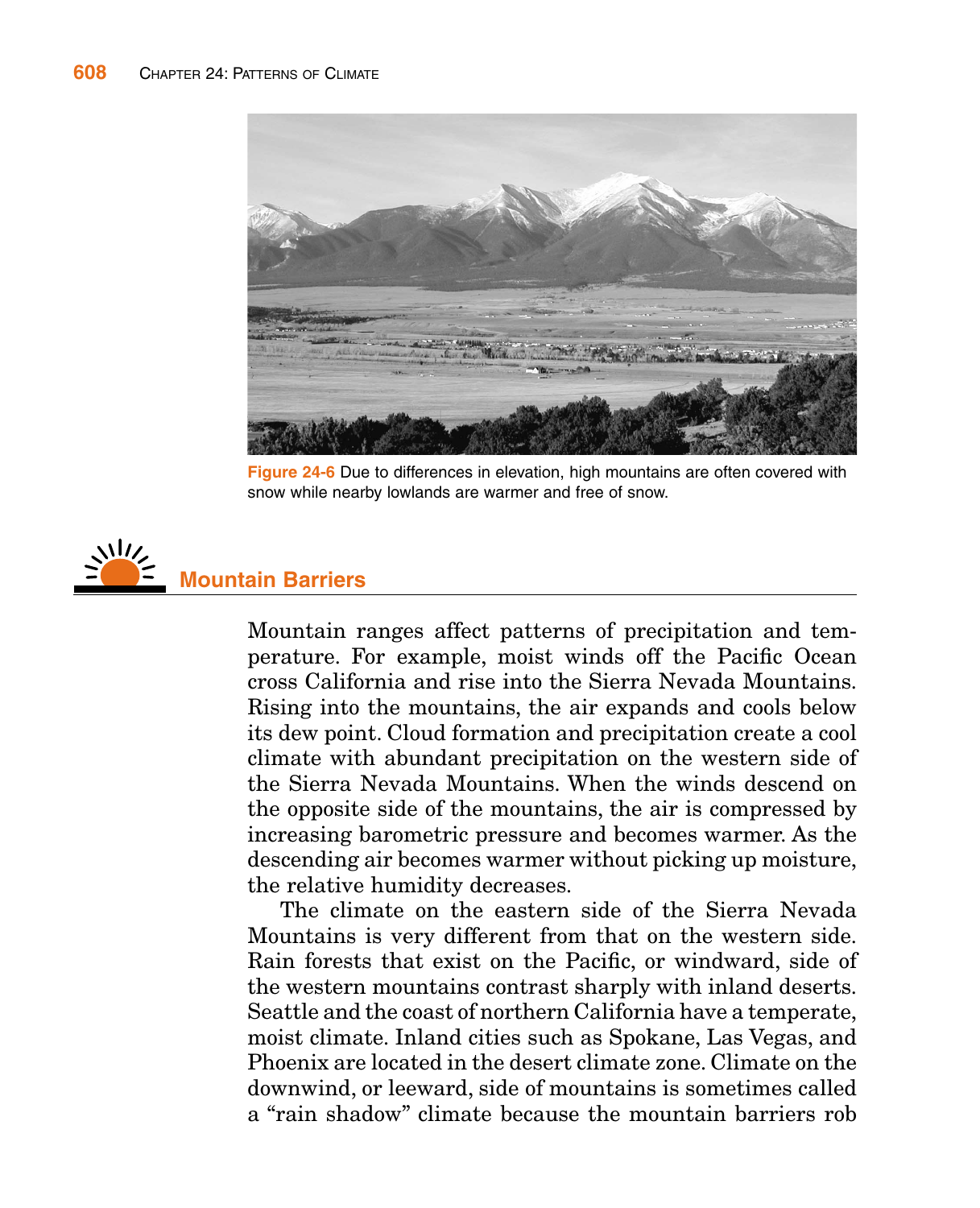

**Figure 24-7** Cloud formation and precipitation usually occur on the windward side of a mountain range where moist air rises and cools. On the downwind side, descending air is warmed by compression, so the relative humidity quickly drops, generating an arid climate.

the air of its moisture before the air descends into the valleys. Figure 24-7 illustrates the difference between climates on the opposite sides of a mountain range.

Figure 24-7 shows another difference between climates on the opposite sides of a mountain range. Notice that the temperature near sea level on the left (ocean) side of the diagram is cooler than the temperature at the same elevation on the right (inland) side of the mountains. Why is the temperature warmer on the downwind side of the mountains?

As air rises into the mountains, condensation (cloud formation) releases energy, slowing the cooling. Instead of cooling at the dry air rate of 1 C° per 100 meters, the air cools at a lower rate of about 0.6 C° per 100 meters when clouds form. The descending air is not able to pick up moisture. Therefore, the air heats at the greater, dry air rate of 1°C per 100 meters. Figure 24-8 on page 610 illustrates this difference in the rate of temperature change between moist air moving up the mountain with cloud formation and the descending air, which is dry and heats more rapidly. Changes in climate caused by mountain barriers are called orographic effects.



The Atlantic Ocean and Long Island Sound moderate the climate of New York's Long Island. Therefore, winters are usually warmer on Long Island and summers cooler than in other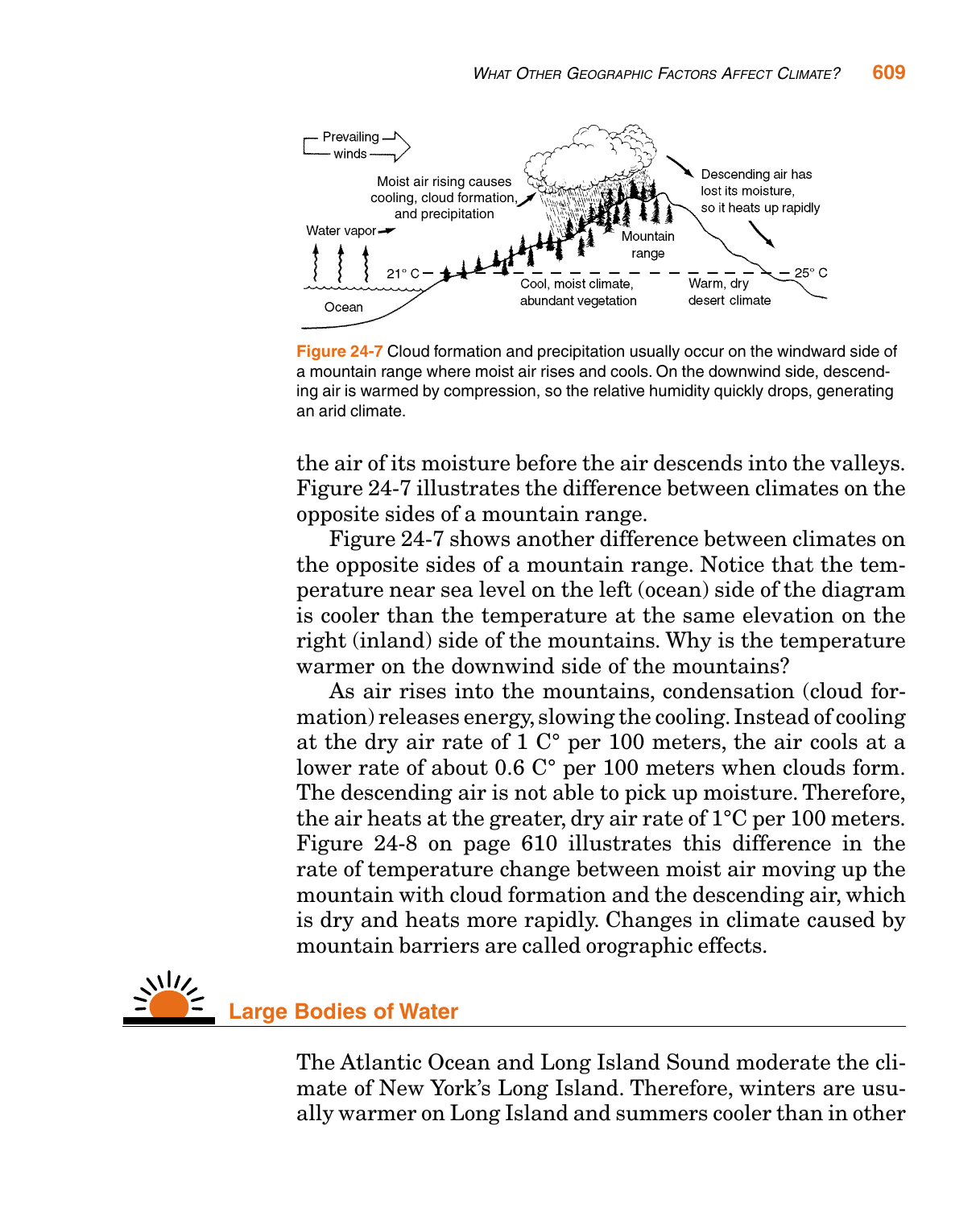

**Figure 24-8** (1) As air rises, it expands and cools quickly. (2) When clouds form, condensation releases the energy stored in water vapor, slowing the rate of cooling. (3) When the air sinks to a lower elevation, there is no change in state to slow the rapid warming rate.

parts of the state. This is especially true for places along the coast when the winds are off the ocean. The inland regions of New York State experience the highest and lowest temperatures. The lowest temperature ever recorded in New York State was  $-52^{\circ}$  F ( $-47^{\circ}\mathrm{C}$ ) in the Adirondack Mountains. The record high temperature in New York State was measured in the capitol district: 108°F (42°C) at Troy. Both places are far from the moderating influence of the Atlantic Ocean and the Great Lakes.

Why do the oceans have such a great effect on climate? Table 24-1 is in the *Earth Science Reference Tables*. This table lists the specific heats of seven common substances. As you learned in Chapter 21, *specific heat* is a measure of the ability of a substance to warm as it absorbs energy or cool as it gives off energy. In general, metals have low specific heats. They heat up rapidly when they absorb energy. Rocks also have relatively low specific heat values. However, water has a very high specific heat.

This means that when the same amount of energy is absorbed by equal masses of water and these other substances, water has the least temperature change. It also means that when equal amounts of these substances cool, water releases the most energy. When water and land receive equal solar en-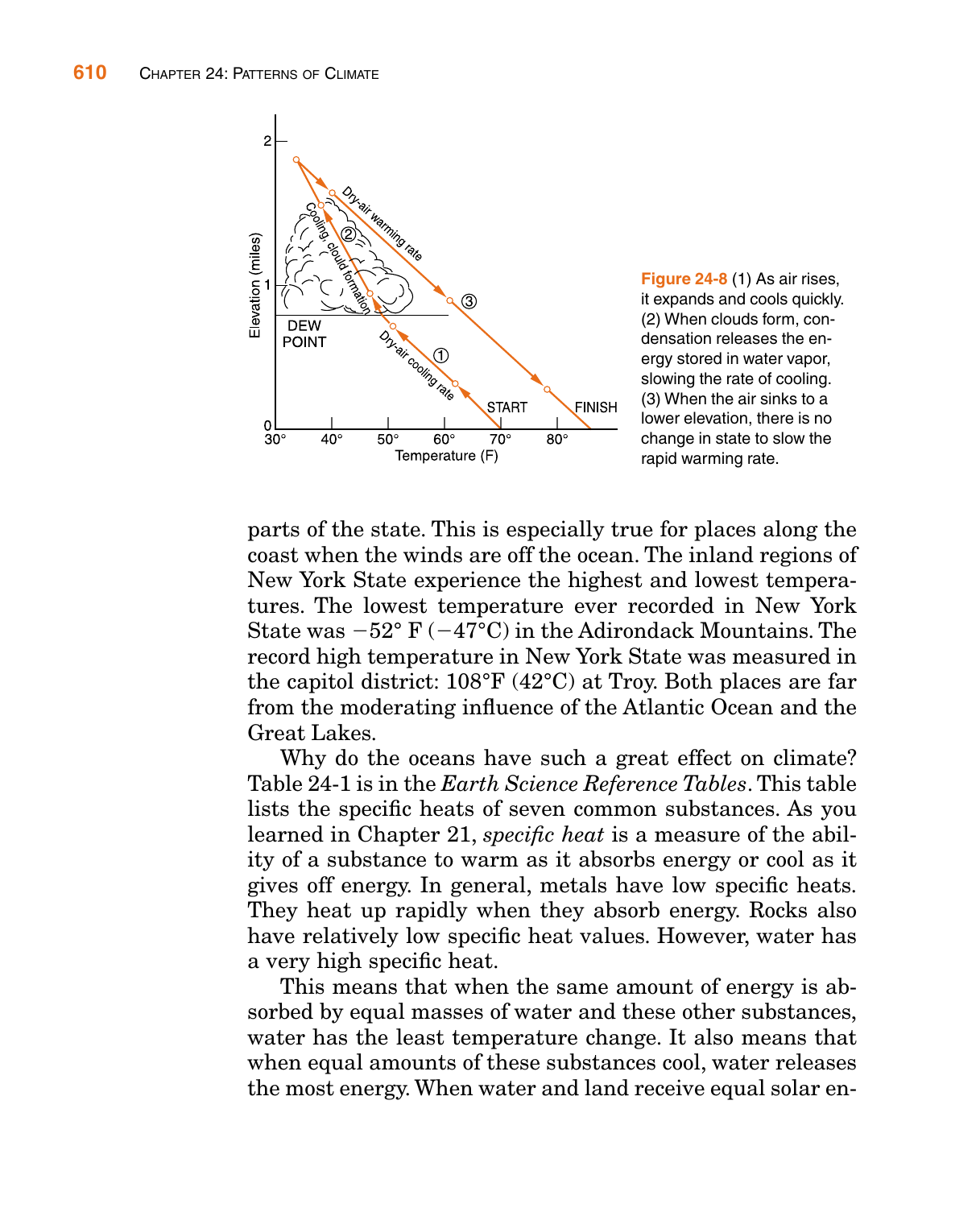ergy, the land heats more than the ocean. Large bodies of water change relatively little in temperature. Winds off the oceans or the Great Lakes, such as Lakes Erie and Ontario, moderate the temperature of nearby land areas.

| <b>Material</b>                 | <b>Specific Heat</b><br>(calories/gram $\cdot$ C°) |  |
|---------------------------------|----------------------------------------------------|--|
| solid<br>Water<br>liquid<br>gas | 0.5<br>1.0<br>0.5                                  |  |
| Dry air                         | 0.24                                               |  |
| <b>Basalt</b>                   | 0.20                                               |  |
| Granite                         | 0.19                                               |  |
| Iron                            | 0.11                                               |  |
| Copper                          | 0.09                                               |  |
| Lead                            | 0.03                                               |  |

#### **TABLE 24-1 Specific Heats of Common Materials**

There are three other reasons that land areas experience greater changes in temperature than the oceans. First, because water is relatively transparent, sunlight penetrates deeper into water than it does on land. Rock and soil are opaque, so insolation energy is concentrated at the surface. Second, water is a fluid, so convection currents can distribute energy to the interior. Solids have no convective mixing. Finally, evaporation from the oceans uses some of the solar energy that would otherwise heat the oceans. Although there is some evaporation of water from soil, it is far less than evaporation from the oceans. Figure 24-9 on page 612 summarizes these factors.

Most terrestrial climates can be classified as maritime or continental. **Continental climate**, typical of inland areas, is characterized by large seasonal changes in temperature. In-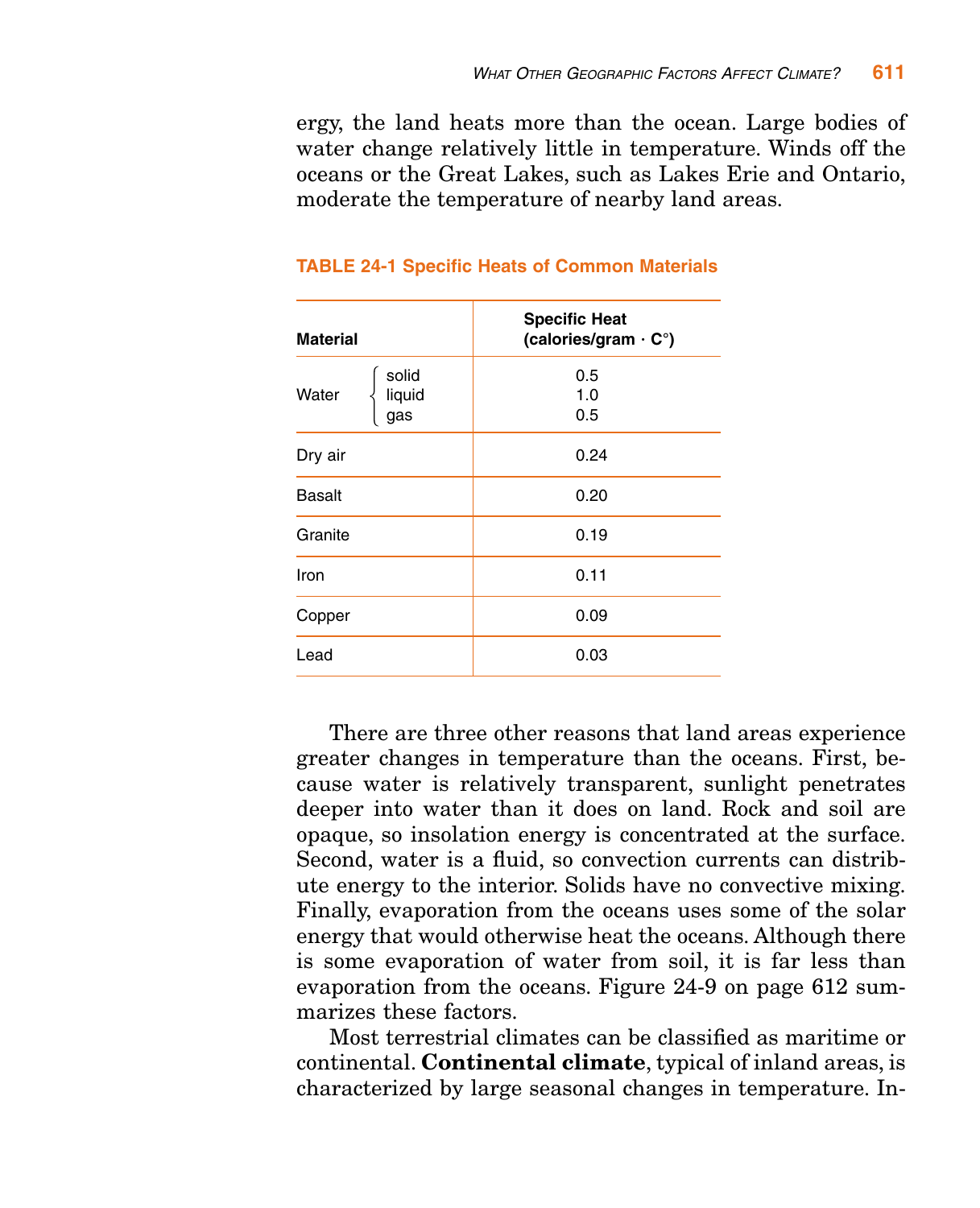

**Figure 24-9** Four reasons that the oceans heat more slowly than land: (1) Sunlight can penetrate water but it is concentrated on the surface of the land. (2) Convection currents carry energy into the water. (3) Water has a higher specific heat than rock or soil. (4) Some solar energy is used in the evaporation of water.

land areas often do not experience the moderating influence of large bodies of water. Areas with a continental climate can be arid or moist, depending on the source region of the air masses that move into the area. The **maritime climate**, sometimes known as the marine climate, occurs over the oceans and in coastal locations where water moderates the extremes in temperature. Areas that have a maritime climate experience a consistently moderate to high humidity.



New York State has greater extremes of climate than many other coastal states. California, for example, is known for its mild climate. Although inland areas of California experience greater ranges of temperature than the coastal locations, even these extremes are not as great as those are in New York State. The reason for this difference is the wind direction. Both states are in the global belt of prevailing west and southwest winds. However, those winds come off the Pacific Ocean in California. In most of New York State, the winds come from inland areas where temperatures are highly changeable. As a result, the nearby Atlantic Ocean has relatively little affect on the climate of most of New York State.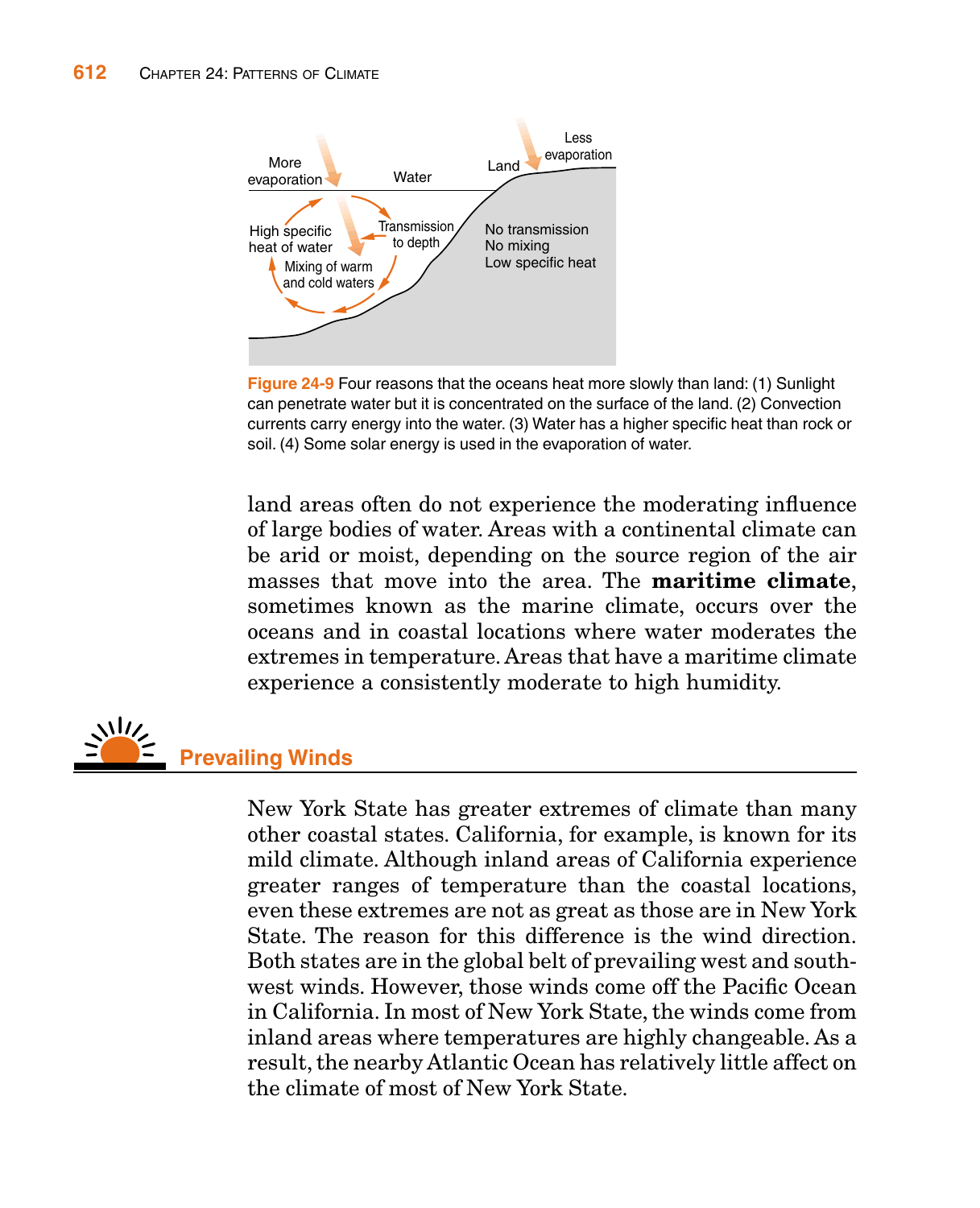Monsoon climates include an annual cycle of change in weather patterns caused by shifting wind directions. In winter and spring, the wind comes from high-pressure centers over the continents. Spring weather is warm and dry with large changes in temperature on a daily cycle. When summer low pressure builds over the continents, the wind shifts direction. It brings moist air from the ocean. Summer weather generally is more humid with cooler days and warmer nights. The summer monsoons also bring clouds and precipitation, which reduce the temperature as well as the daily range of temperature.



Many tourists are surprised to see palm trees growing in the some parts of England and Ireland. Palm trees are not native to these countries, but these imported plants can survive the mild weather conditions found in some parts of the British Isles. The Gulf Stream and the North Atlantic Current transport warm ocean water from the South Atlantic Ocean to the area surrounding Great Britain. These islands experience more moderate temperatures than does New York State. The British Isles have damp and mild winters in which hard frosts are uncommon. This is true in spite of the fact that Great Britain is roughly 10° of latitude north of New York State. Along the East Coast of North America at the same latitude as Great Britain is the Labrador province of Canada, where the winters are even colder than in New York State.

Other locations are relatively cool because of nearby cold ocean currents. The California Current keeps the coastal city of San Francisco in "sweater weather" throughout the summer. Even in the summer, local residents who visit the ocean may wade in the surf, but the water is too cold for people to swim without a wet suit. People who live just a few miles inland often experience desert heat in the summer while the city of San Francisco is cool and temperate. The Surface Ocean Currents map in the *Earth Science Reference Tables*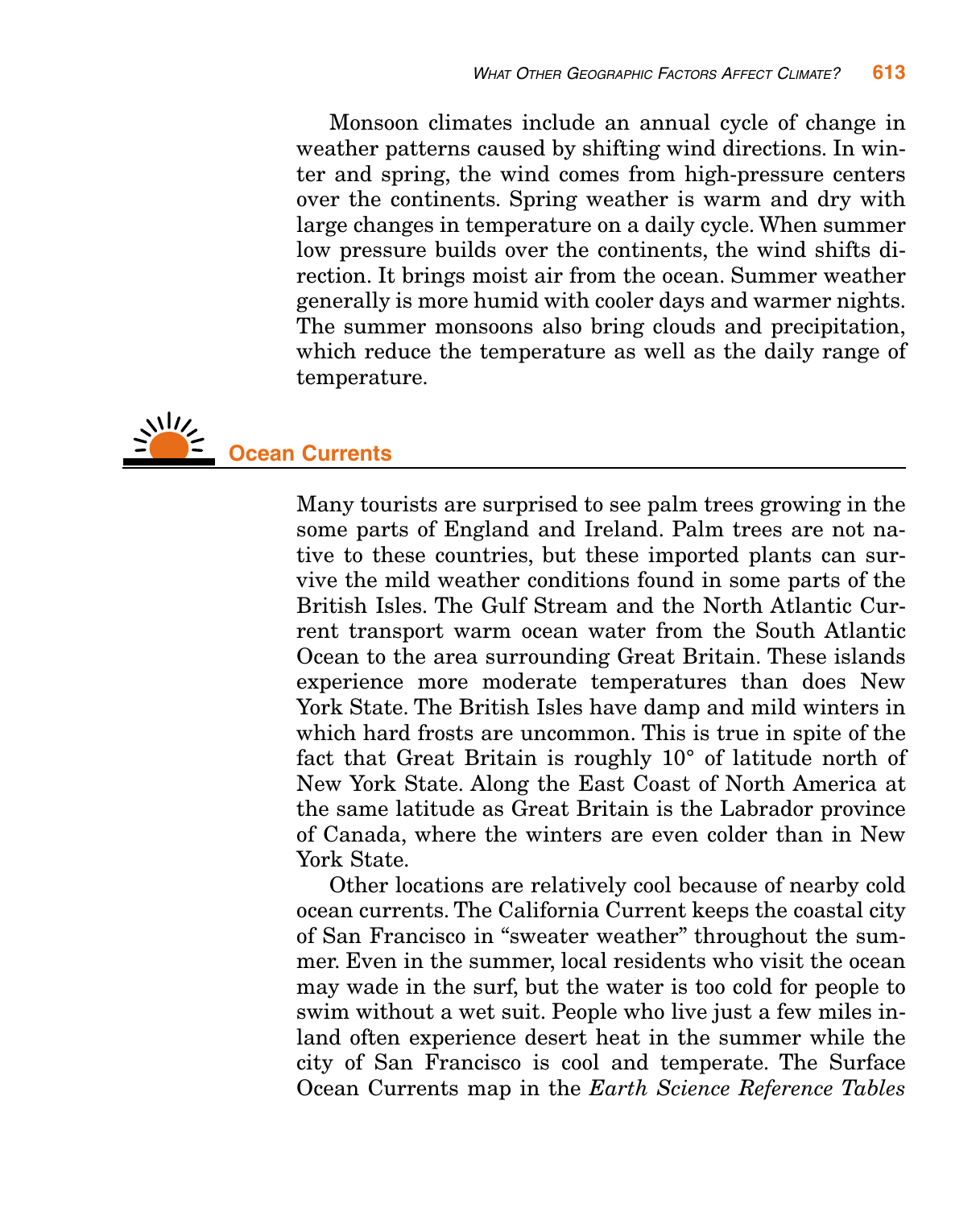provides a useful way to tell where warm and cold ocean currents affect the climate of coastal locations.

### **ACTIVITY 24-2 CLIMATES AND OCEAN CURRENTS**

Using a political map of the world and the Surface Ocean Currents map from the *Earth Science Reference Tables*, make a list of countries or regions that are affected by warm ocean currents. Make another list of places affected by cold currents. Alphabetizing your list will help you compare your locations with the lists of other students.

Ocean currents also affect patterns of precipitation. Cold air can hold far less water vapor than warm air. In addition, cool air blowing over warmer land surfaces causes the relative humidity to decrease. Decreasing relative humidity makes precipitation unlikely. Therefore, coastal regions affected by cold ocean currents are usually places where rainfall is scarce. A weather station in the Atacama Desert, along the west coast of South America, has been in place for decades without experiencing any measurable precipitation. On the other hand, the relatively warm Alaska current makes coastal Alaska one of the rainiest places in the United States.



The local climate and soil determine natural vegetation. Therefore, vegetation is a good indicator of the climate. For example, the temperate rain forests along the Pacific coast of the United States and Canada can thrive only in a cool, moist climate. However, vegetative cover also contributes to the climate. Thick vegetation, such as the trees and plants found in a forest, moderate temperature by holding in cool air during the day and preventing the rapid escape of warm air at night. Vegetation slows surface winds. In addition, plants contribute moisture to the air. During precipitation, the plant cover slows runoff and gives water at the surface time to soak into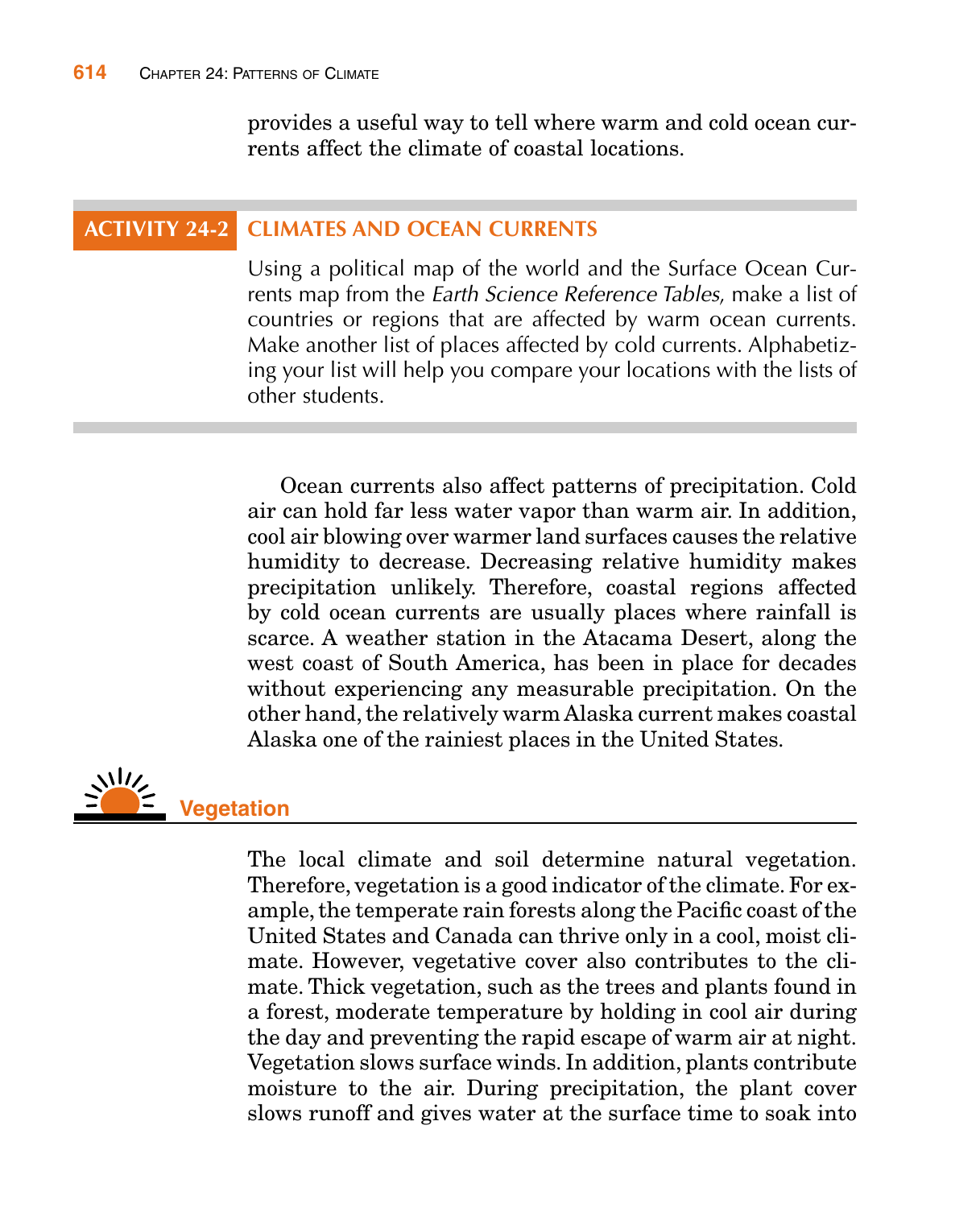the ground. Groundwater is then absorbed by the roots of plants and rises into the leaves where, over an extended period, it is slowly lost by *transpiration*. Transpiration and photosynthesis also absorb solar energy, which would otherwise heat the land and air during daylight hours. So forest conditions are generally more moderate and consistently more humid than open land in the same area.

Human activities such as cutting wood, plowing fields, mining, or construction remove native plants and replace them with open ground, paved surfaces, or buildings. The human population of the planet has increased and our technology has become more advanced. **Deforestation**, cutting forests to clear land, and **urbanization**, the development of heavily populated areas, have replaced natural vegetation with farmlands and cities at an ever-increasing rate. Bare ground and paved surfaces do not allow evaporation of ground water, and they heat up quickly during the day and cool quickly at night. As a result of urbanization, the local climate becomes more arid and warmer with an increased daily range of temperatures.



Human activities release heat energy to the environment. Heating and air conditioning release heat to the outdoor environment. Cars, trucks, buses, and other forms or transportation consume fuel and release heat. Businesses and industries, which are concentrated around cities, produce heat in varying amounts. Many of the same activities that take place in rural regions also occur in urban areas, or cities. However, in a city, the high concentration of human activities produces an urban heat island. In general, urban areas warm up more quickly and stay warmer than rural locations.

The effects of urban heat islands are relatively easy to observe. Have you ever noticed how much longer winter snow lasts is the country than it does in nearby urban areas? Even undisturbed parkland in cities will be clear of snow before similar rural land is snow-free. On summer nights, city dwellers often need air conditioning all night while neigh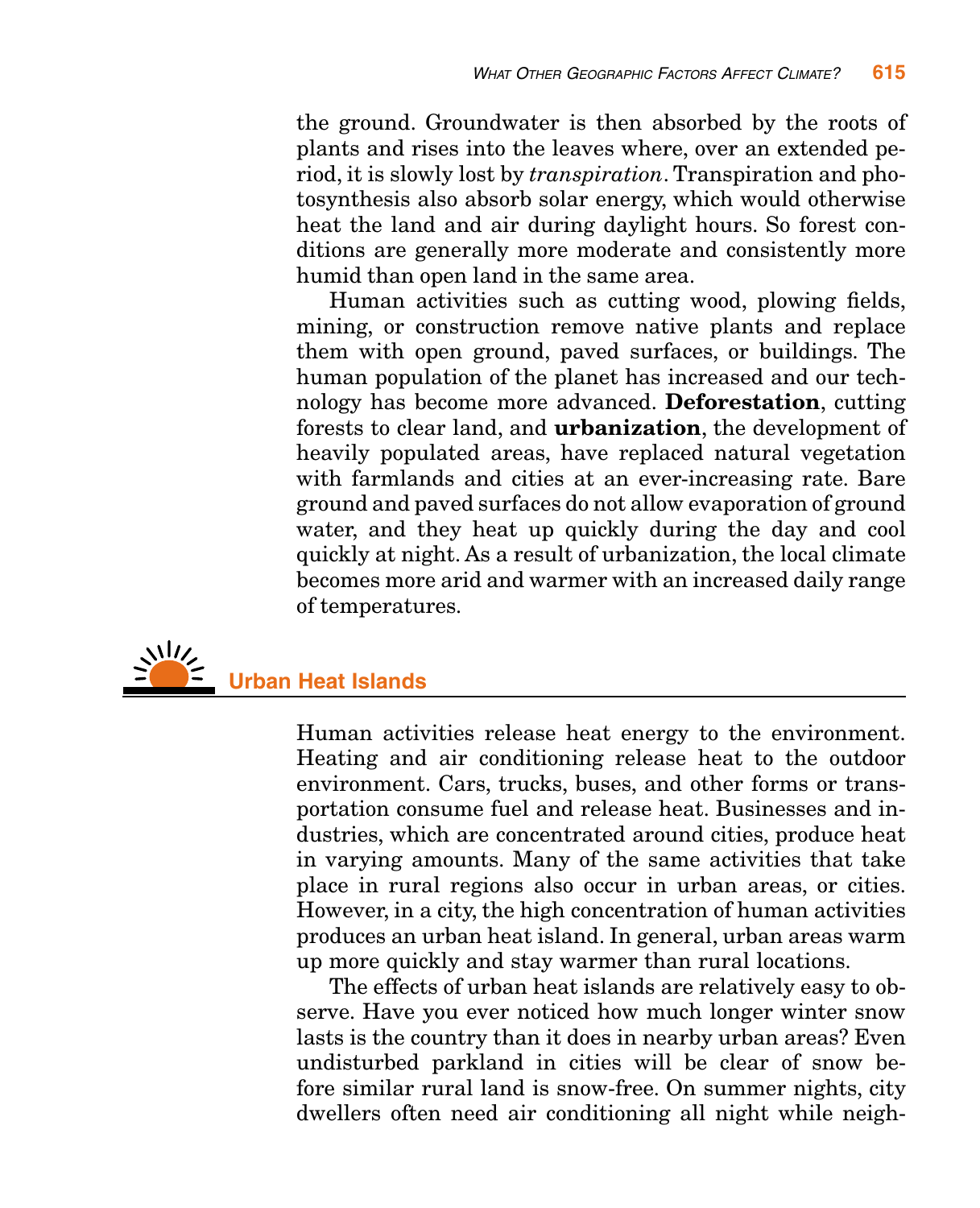boring rural inhabitants can find relief by opening their windows to the cool evening air.

## **WHAT GEOGRAPHIC FEATURES OF NEW YORK STATE AFFECT THE LOCAL CLIMATE?**

**D**ifferences in climate throughout New York State are not very large. Many climatologists would classify the whole state as a humid, continental, temperate climate with large seasonal variations in temperature. However, local geographic features do cause some significant differences in climate at various locations in the state.

As noted previously, the Atlantic Ocean and Long Island Sound make the climate on Long Island more moderate in temperature than inland areas of New York State. Winter temperatures do not get quite as cold and summer temperatures do not get as hot as those of inland areas. Winter precipitation that falls as snow upstate is more likely to be rain on Long Island. Breezes off the ocean keep the humidity higher than other parts of the state. Long Island is also more vulnerable to hurricanes and coastal storms.

Winter snow lasts longer in higher parts of the Adirondack Mountains and the Catskills for two reasons. First, the mountains, due to their elevation, are a little cooler than other areas of New York State. Second, mountains also influence patterns of precipitation. Air rising into these two mountain areas expands and cools, causing increased precipitation throughout the year. Mountains also influence the climate on their downwind side. The land around Lake Champlain and the central Hudson Valley are in the rain shadow of mountains and may have as little as half the annual precipitation of the nearby mountains.

You have previously read that the parts of New York State at the eastern end of Lakes Erie and Ontario are subject to increased precipitation from "lake-effect" storms. This is especially true in late autumn and early winter when the lake water is warmer than surrounding land areas. The lakes also moderate temperatures in nearby land areas. The first hard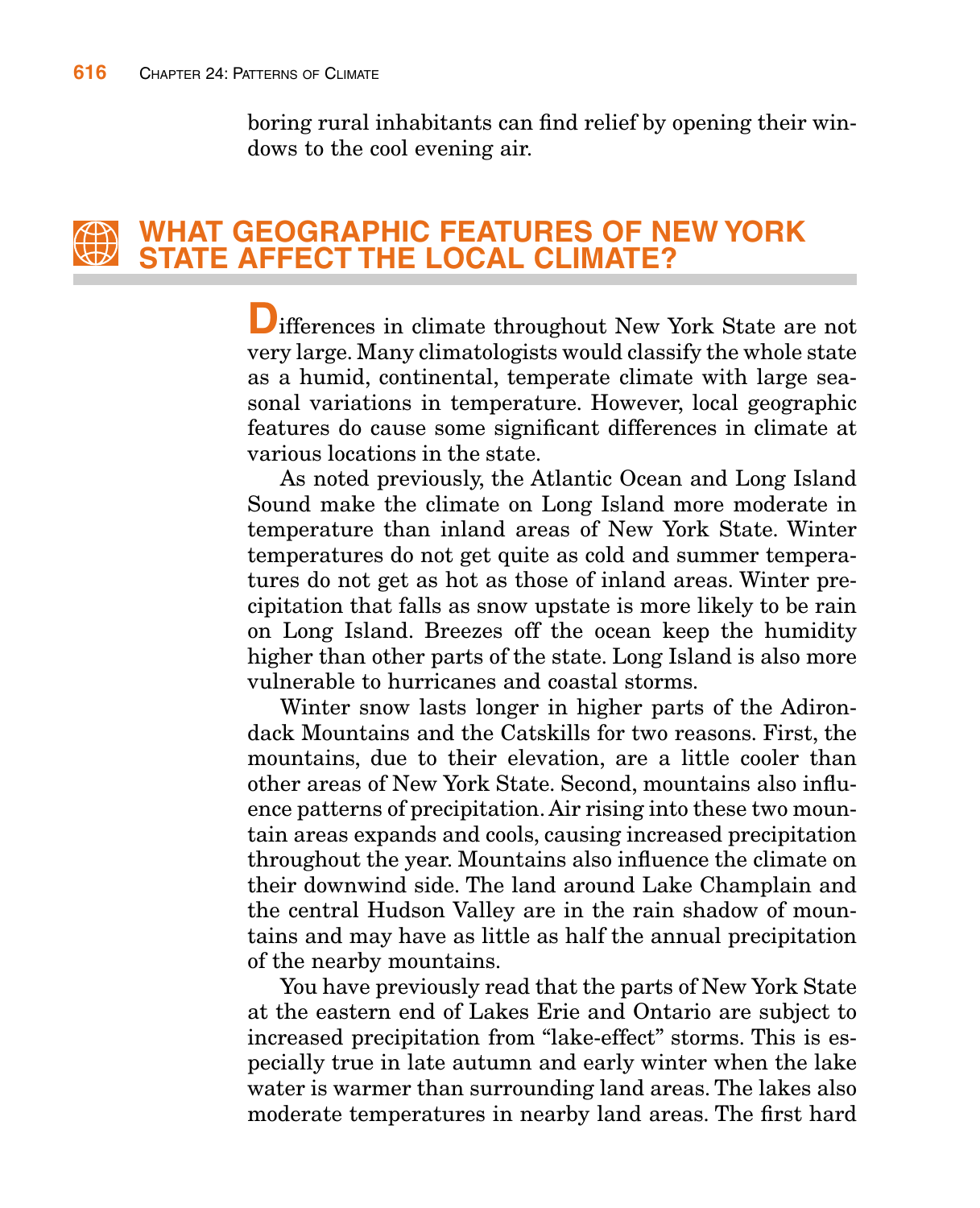frost of autumn occurs later in these areas. The extended growing season makes land near the lakes valuable for agriculture.

# **HOW IS CLIMATE SHOWN ON GRAPHS?**

**C**limate graphs are a visual way to show different kinds of climates. On the following graphs, a dark line shows the average monthly temperature and the average monthly precipitation is indicated by monthly bar graphs.

Figure 24-10 is a climate graph for Syracuse, New York. Notice the large seasonal changes in temperature and plen-



**Figure 24-10** Climate graph for Syracuse, New York.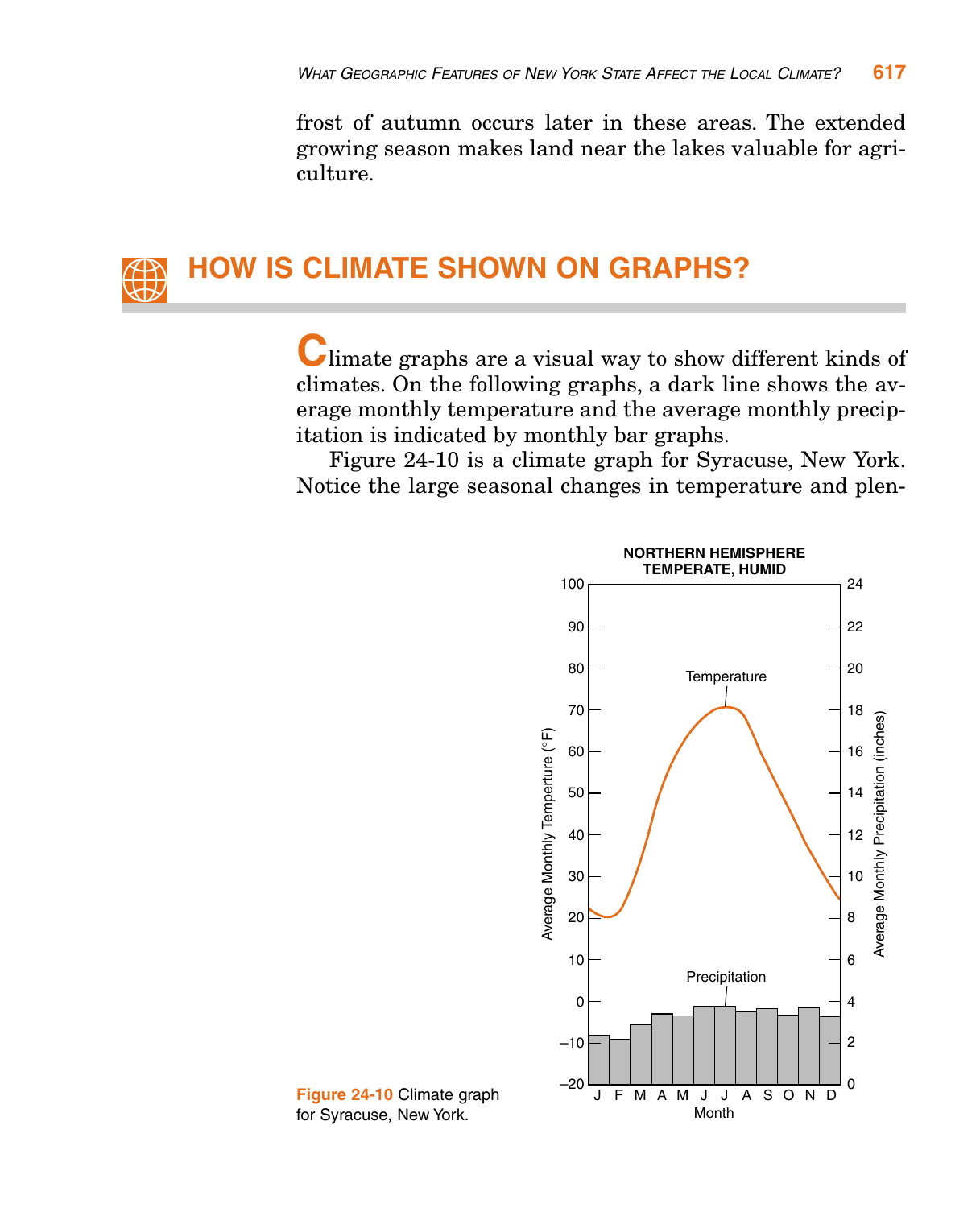

Arizona.

tiful precipitation throughout the year. Remember that these are average conditions over many years. Therefore, unusual events such as droughts do not show on these graphs.

Figure 24-11 is a climate graph for a desert location in the southwestern United States. Although it shows major seasonal changes in temperature like the Syracuse graph (Figure 24-10), this location is warmer in both the winter and the summer.Also notice the limited precipitation throughout the year, especially in the spring before the summer monsoon season.

Figure 24-12 is a tundra climate in arctic Alaska. Temperatures are significantly lower than Syracuse, New York, throughout the year. Although precipitation is low, so is evaporation in this cold climate.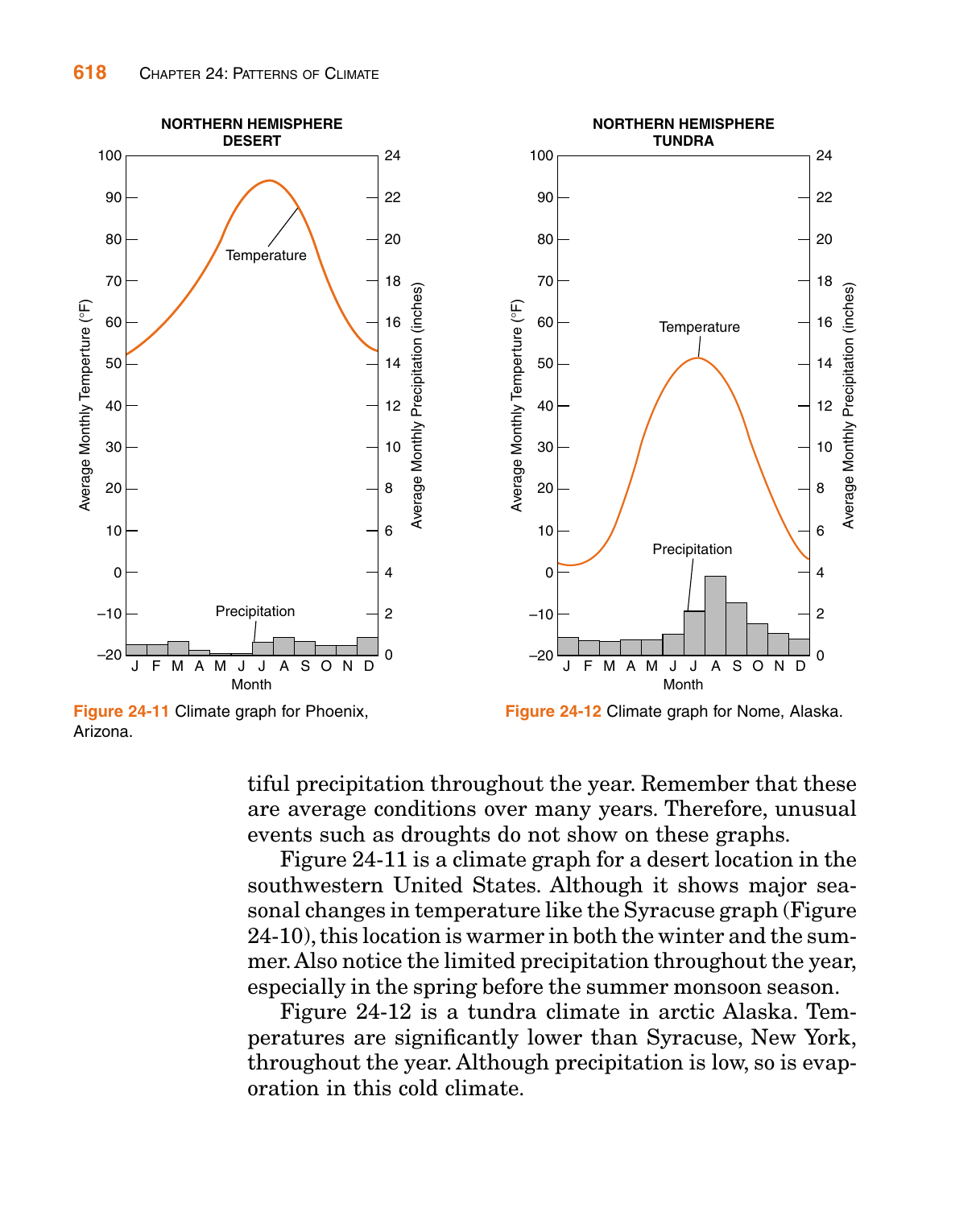

Brazil.

The rain forest of tropical Brazil provides the data for Figure 24-13. The average temperature changes very little throughout the year and precipitation is usually plentiful.

Notice that the highest and lowest temperatures in the Southern Hemisphere location illustrated in Figure 24-14 are off by 6 months from those of the Northern Hemisphere locations. This is also a coastal city so the annual temperature range is not as great as it is at the previous temperate locations.

The last climate graph is a monsoon location in India. (See Figure 24-15 on page 620.) Precipitation is very seasonal. Also notice how the temperatures fall off when the summer monsoons arrive in July.

**Figure 24-14** Climate graph for Sydney, Australia.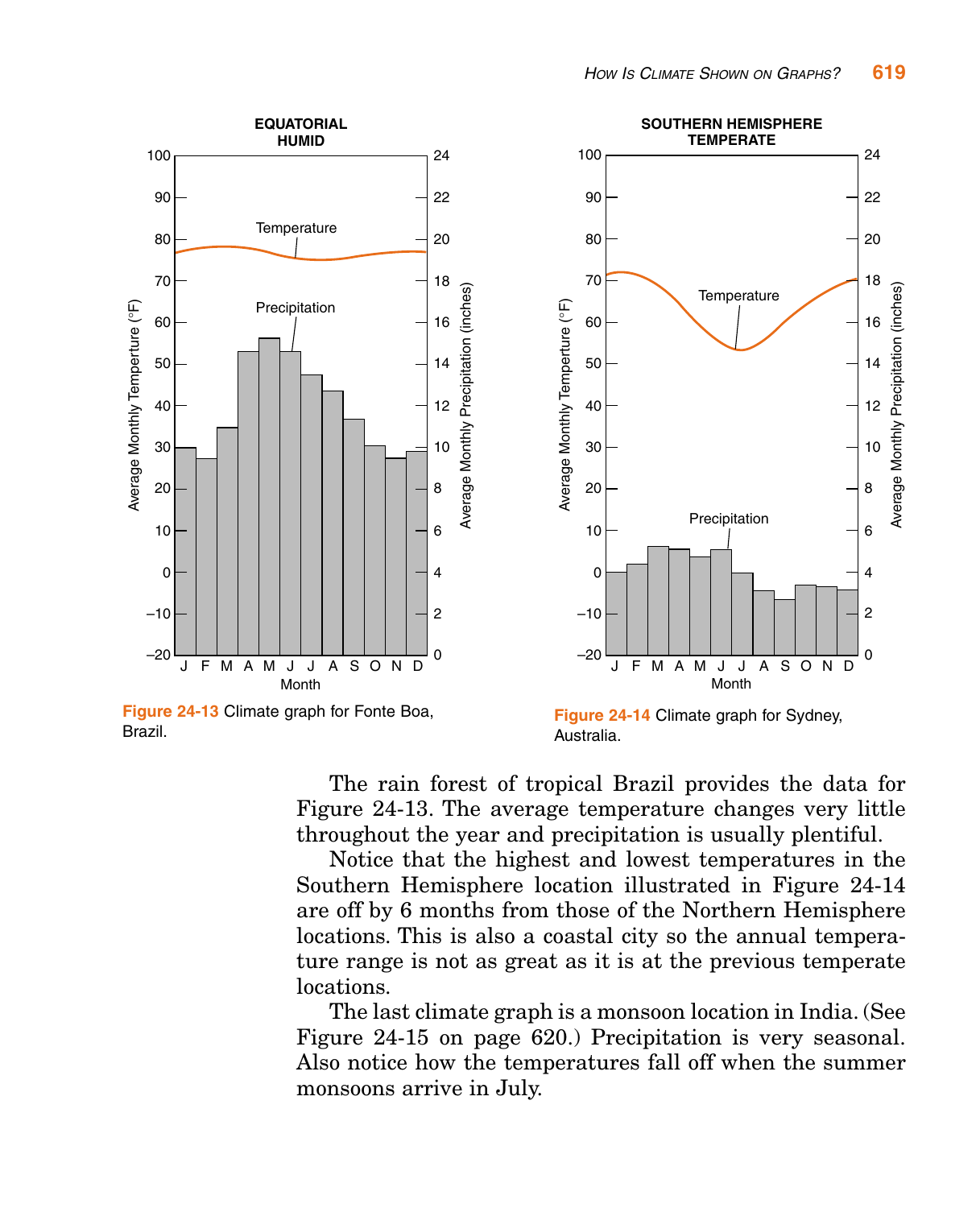

**Figure 24-15** Climate graph for New Delhi, India.

## **TERMS TO KNOW**

| arid climate        | deforestation    | temperate climate |
|---------------------|------------------|-------------------|
| continental climate | maritime climate | urbanization      |

### **CHAPTER REVIEW QUESTIONS**

- **1.** A high air pressure, dry climate belt is located at which Earth latitude?
	- $(1) 0^{\circ}$
	- (2) 15°N
	- (3) 30°N
	- (4) 60°N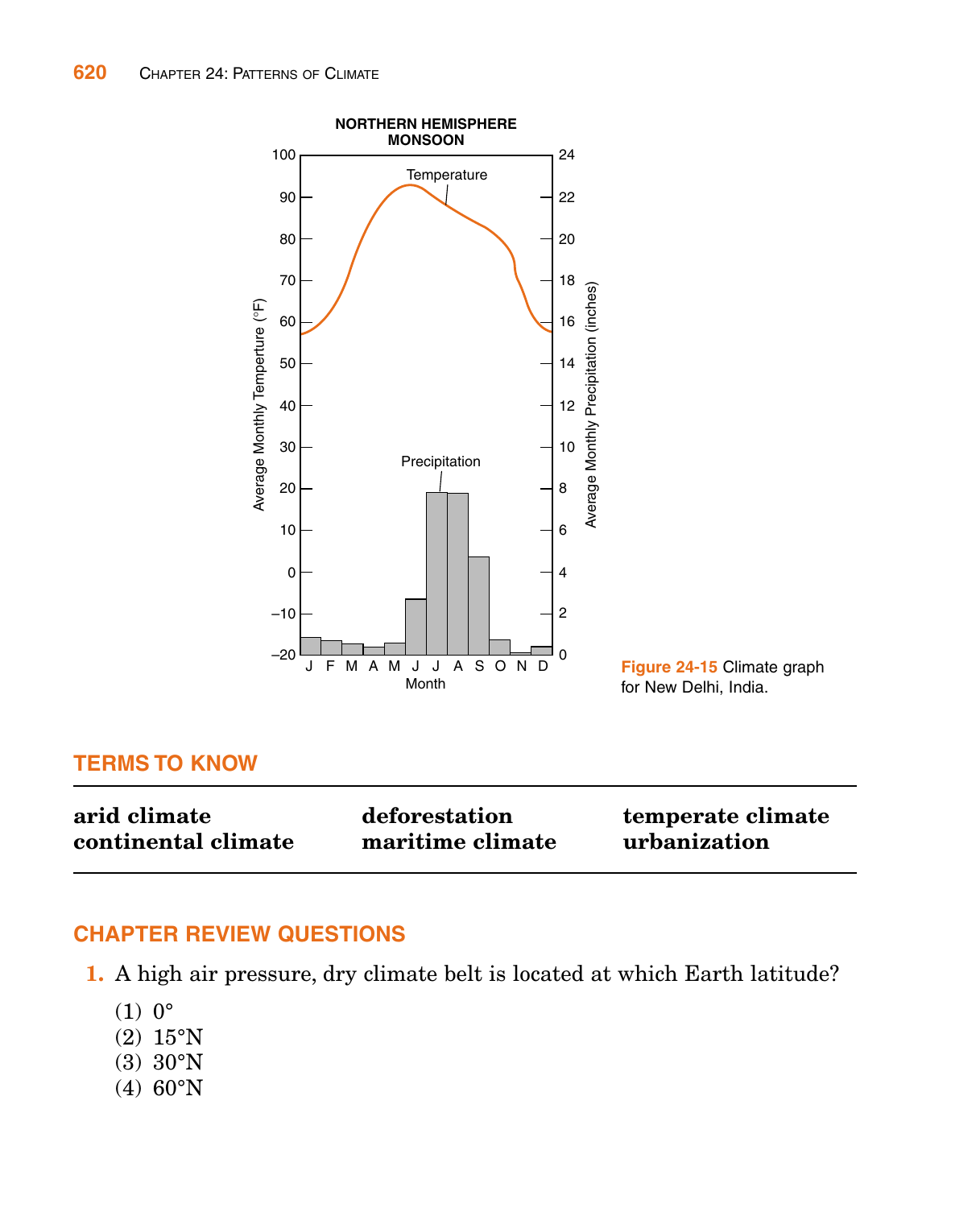- **2.** The average temperature at Earth's North Pole is colder than the average temperature at the Equator because the Equator
	- (1) receives less ultraviolet radiation.
	- (2) receives more intense insolation.
	- (3) has more cloud cover.
	- (4) has a thicker atmosphere.
- **3.** Which graph best shows the average annual amount of precipitation received at different latitudes on Earth?



- **4.** Which location probably receives the *least* average annual precipitation?
	- (1) Lake Placid in the central Adirondack Mountains of New York
	- (2) Buffalo, New York, at the eastern end of Lake Erie
	- (3) the South Pole research station in central Antarctica
	- (4) Belém, Brazil, along the equator in the Amazon tropical forest
- **5.** Which graph below best shows the general effect that differences in elevation above sea level have on the average annual temperature?

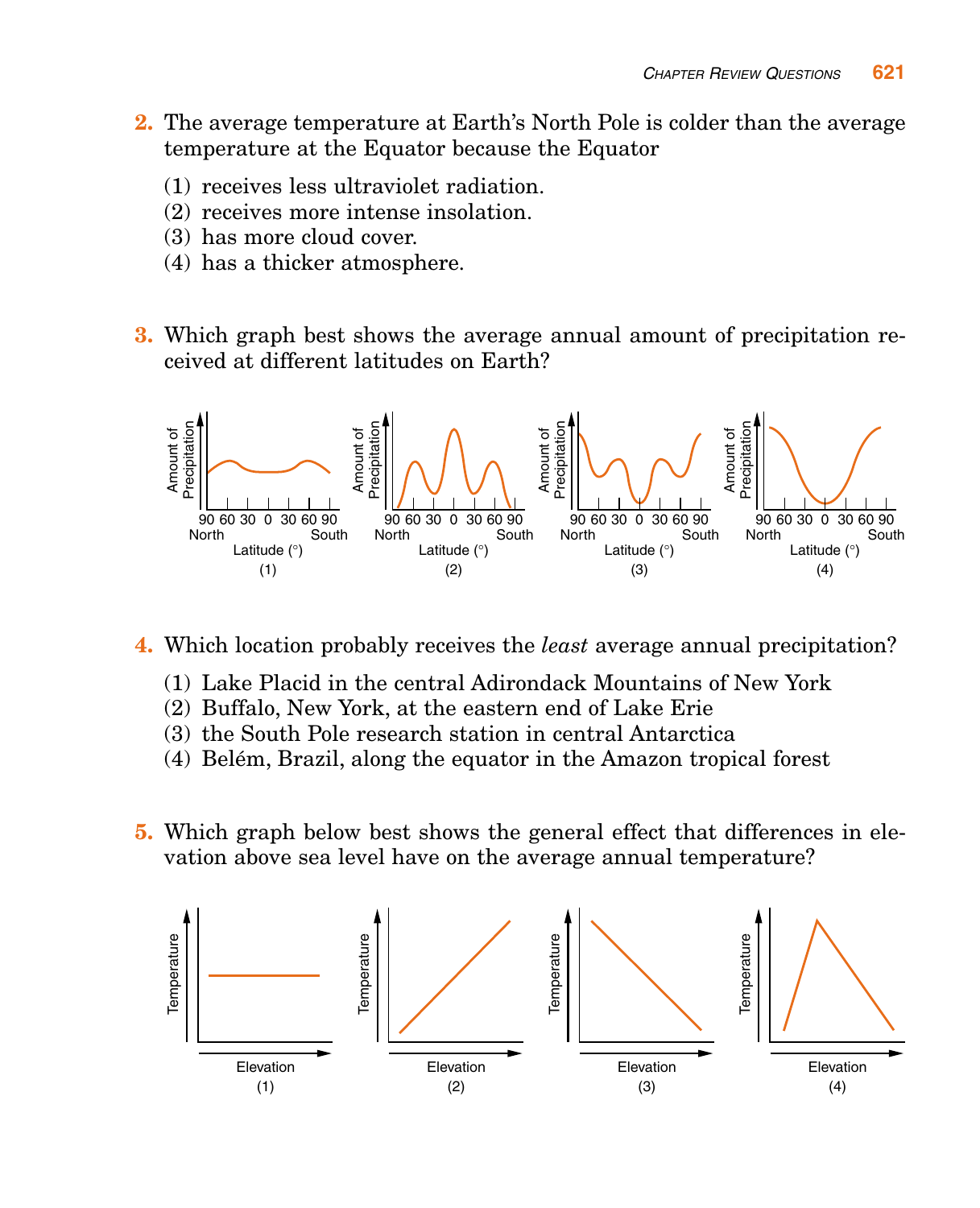**6.** The diagram below shows prevailing winds that blow across a mountain range.



Compared to the temperature and humidity conditions at location A, the conditions at location B are

- (1) warmer and less humid. (3) cooler and less humid.
- (2) warmer and more humid. (4) cooler and more humid.
- -
- **7.** The map below shows the locations of four cities, A, B, C, and D, in the western United States where the prevailing winds are from the southwest.



Which city most likely receives the *least* amount of average yearly precipitation?

- (1) A (3) C
- (2) B (4) D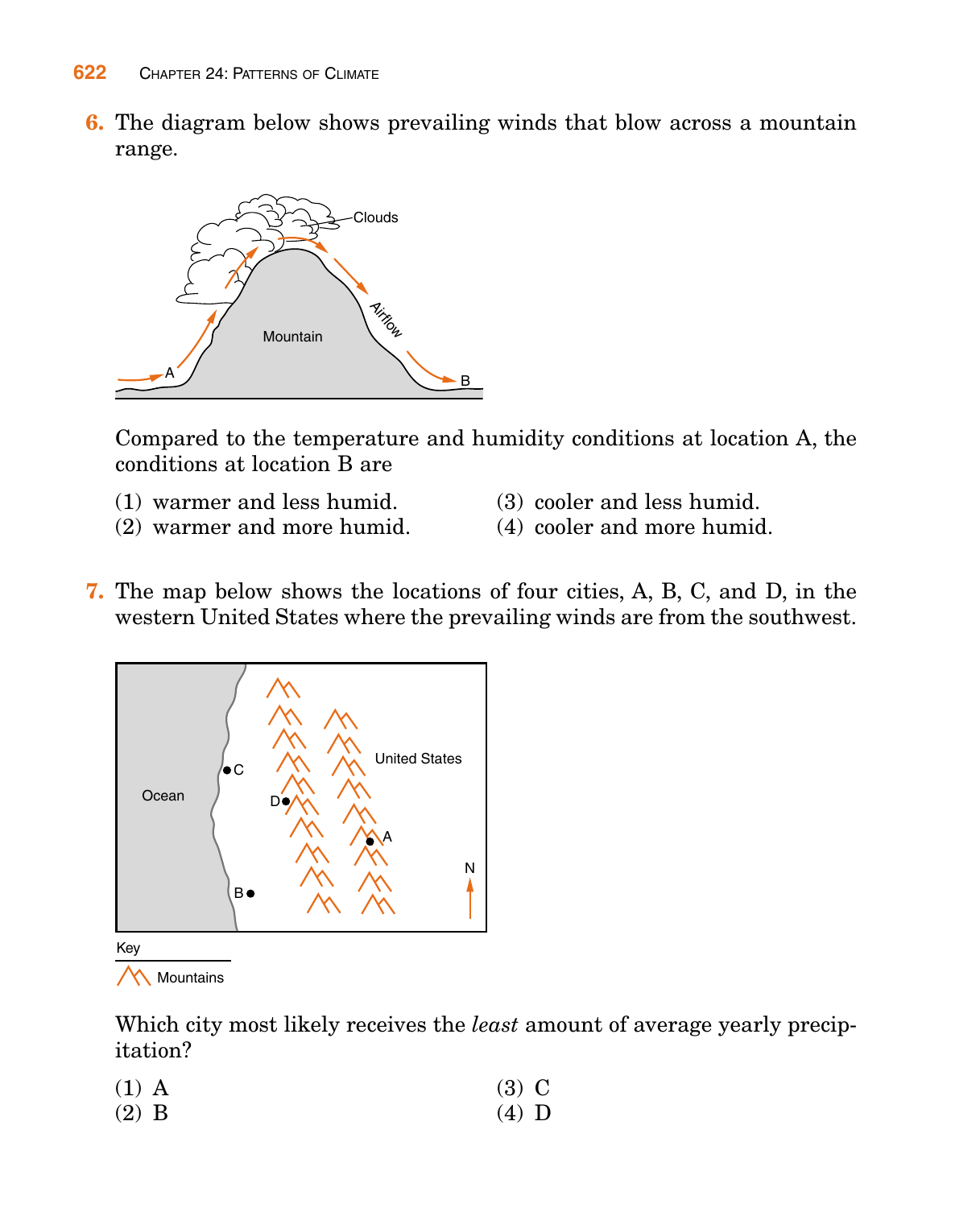- **8.** Liquid water can store more heat energy than an equal amount of almost any other naturally occurring substance because liquid water
	- (1) covers 71 percent of Earth's surface.
	- (2) has its greatest density at 4°C.
	- (3) has a high specific heat.
	- (4) can be changed into a solid or a gas.
- **9.** On a clear summer day, the surface of the land is usually warmer than the surface of a nearby body of water because the water
	- (1) receives less insolation.
	- (2) reflects less insolation.
	- (3) has a higher density.
	- (4) has a higher specific heat.
- **10.** The graph below shows the average monthly temperature for two cities, A and B, that are both located at 41° north latitude.



Which statement best explains the difference in the average yearly temperature range for the two cities?

- (1) City B is located in a different planetary wind belt.
- (2) City B receives less yearly precipitation.
- (3) City B has a greater yearly duration of insolation.
- (4) City B is located near a large body of water.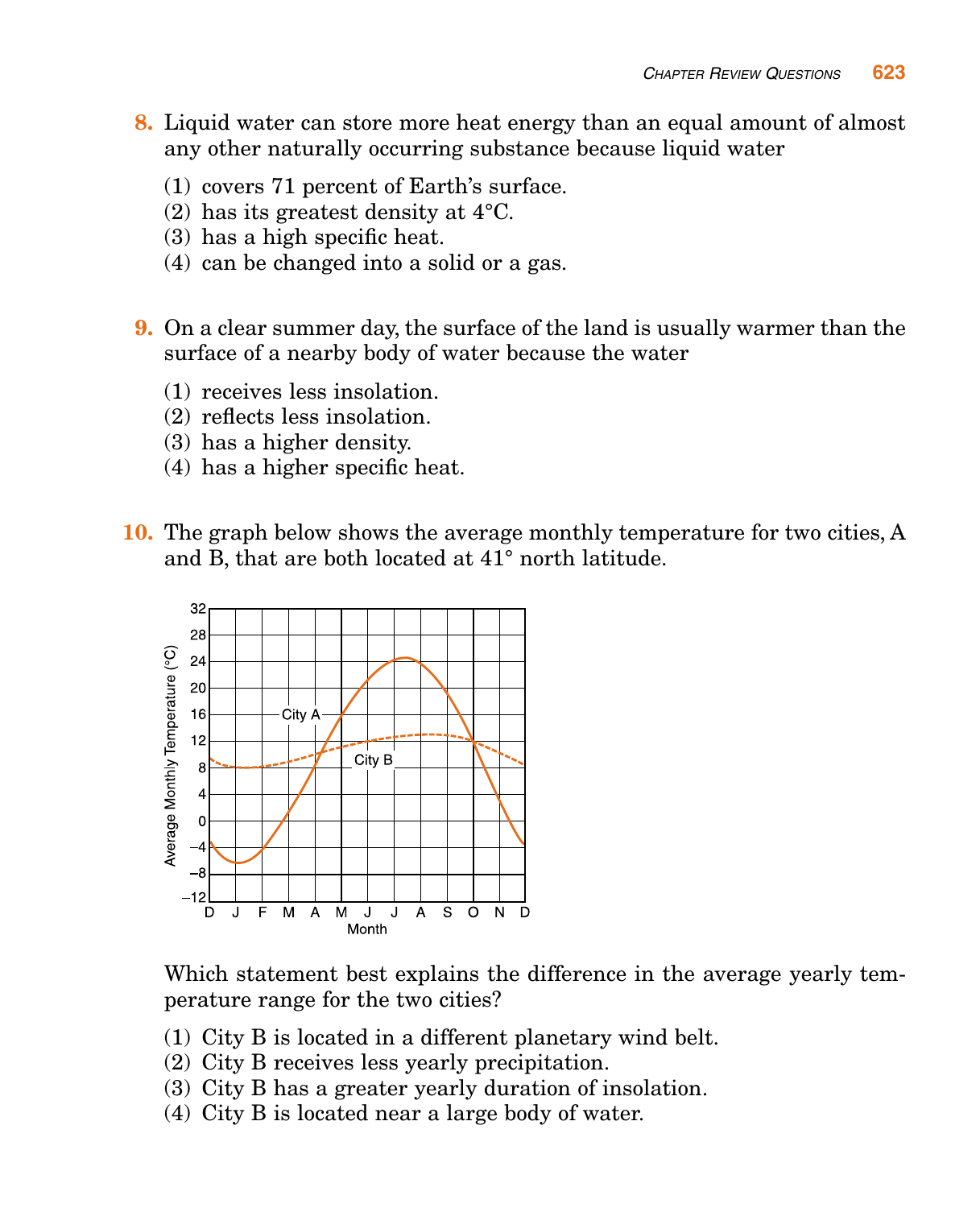The map below shows the average annual precipitation in New York State. Isoline values represent inches per year. Use this map to answer questions 11 and 12.



- **11.** Jamestown, New York, receives more rainfall per year than Elmira. The primary reason for this difference is that Jamestown is located
	- (1) closer to a large body of water.
	- (2) at a higher latitude.
	- (3) at a lower elevation.
	- (4) in the prevailing southerly wind belt.
- **12.** Which of these locations has the lowest average annual precipitation?
	- (1) Kingston (3) Old Forge
	- (2) New York City (4) Plattsburgh
- **13.** Some housing developments in the barren southwestern deserts of the United States have included large irrigated areas of lawns and trees. As a result, the summer weather conditions within these developments have become more
	- (1) warm and moist. (3) cool and moist.
		-
	- (2) warm and dry. (4) cool and dry.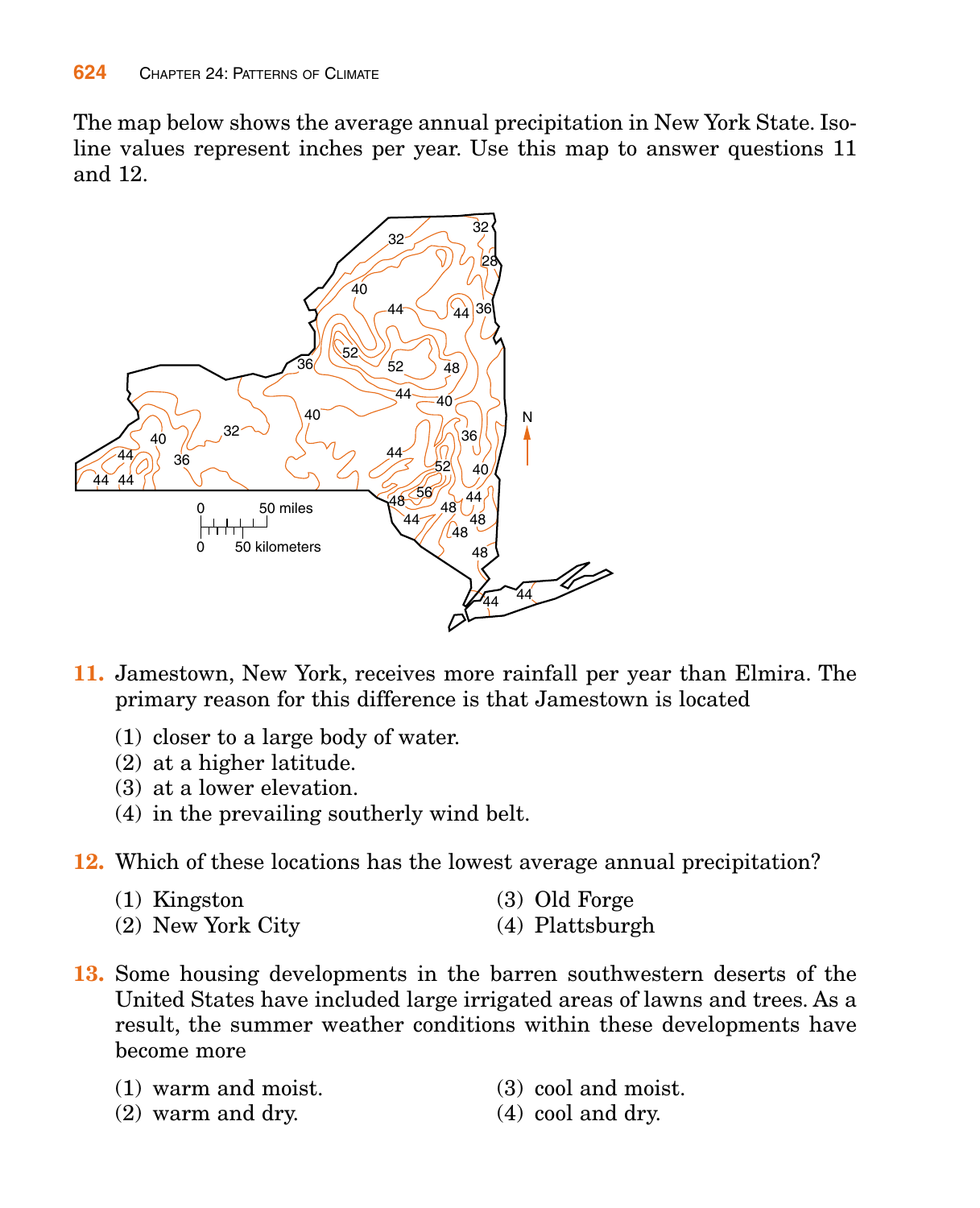Use these four graphs to answer the next two questions. Each graph below represents climate conditions for a different city in North America. The line graphs show the average monthly temperatures. The bar graphs show average monthly precipitation.



**14.** At which cities is the winter precipitation most likely to be snow?

| $(1)$ A and B | $(3)$ B and C |  |
|---------------|---------------|--|
| $(0)$ $(1)$   | $(1)$ n $1$ n |  |

- (2) A and C (4) B and D
- **15.** In which sequence are the cities listed in order of decreasing average yearly precipitation?
	- (1) A, B, C, D (3) C, A, D, B (2) B, D, A, C (4) D, C, B, A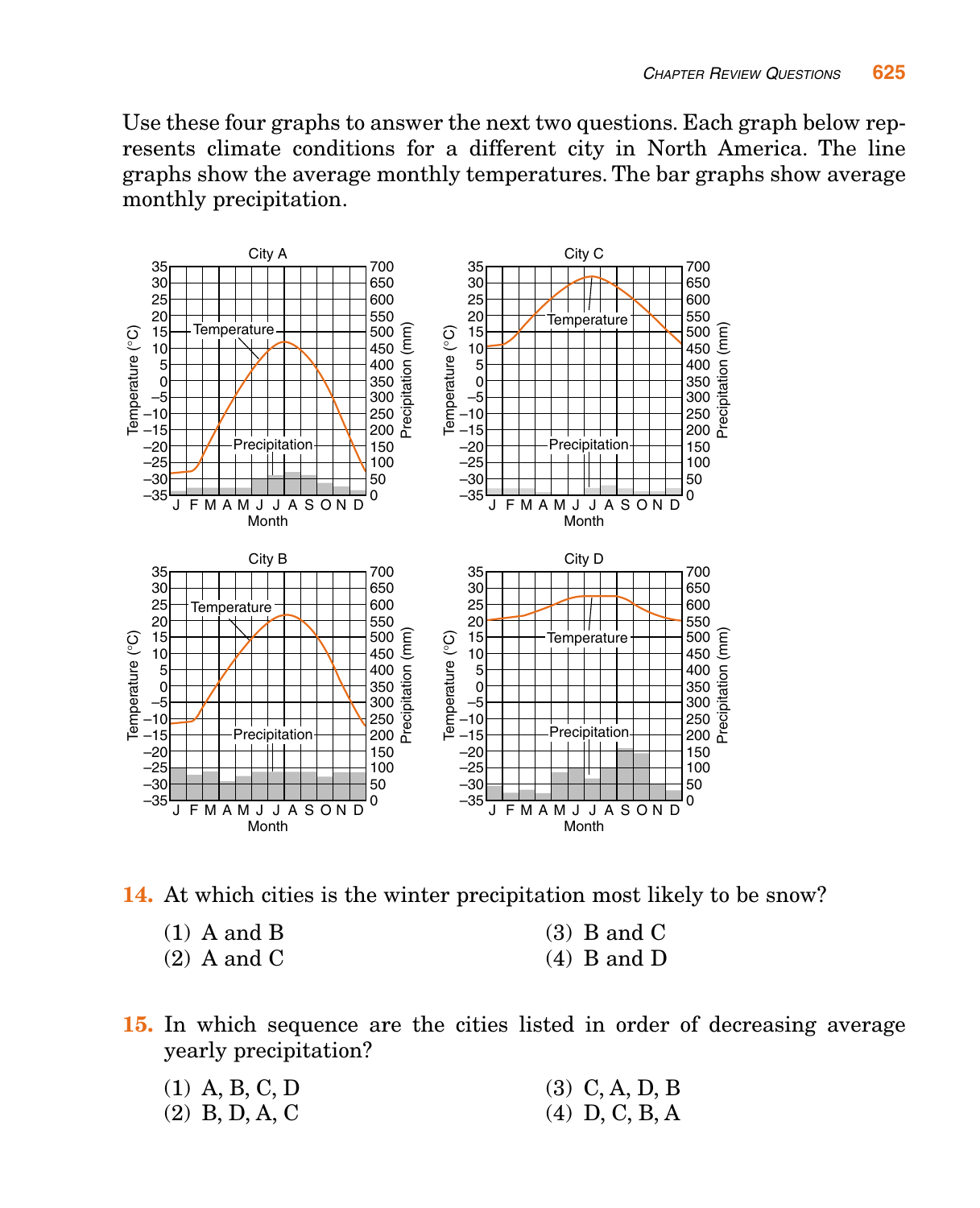## **Open-Ended Questions**

Use the data below to answer questions 16–18. The table shows the elevation and average annual precipitation at 10 weather stations, *A* through *J*, located along a highway that passes over a mountain.

#### **Data Table**

| Weather<br><b>Station</b> | Elevation (m) | <b>Average Annual</b><br><b>Precipitation (cm)</b> |
|---------------------------|---------------|----------------------------------------------------|
| Α                         | 1350          | 20                                                 |
| B                         | 1400          | 24                                                 |
| C                         | 1500          | 50                                                 |
| D                         | 1740          | 90                                                 |
| E                         | 2200          | 170                                                |
| F                         | 1500          | 140                                                |
| G                         | 800           | 122                                                |
| н                         | 420           | 60                                                 |
| $\overline{I}$            | 300           | 40                                                 |
| J                         | 0             | 65                                                 |

**16.** On a copy of the grid below, graph the data from the data table according to the following directions. (Please, do not write in this book.)